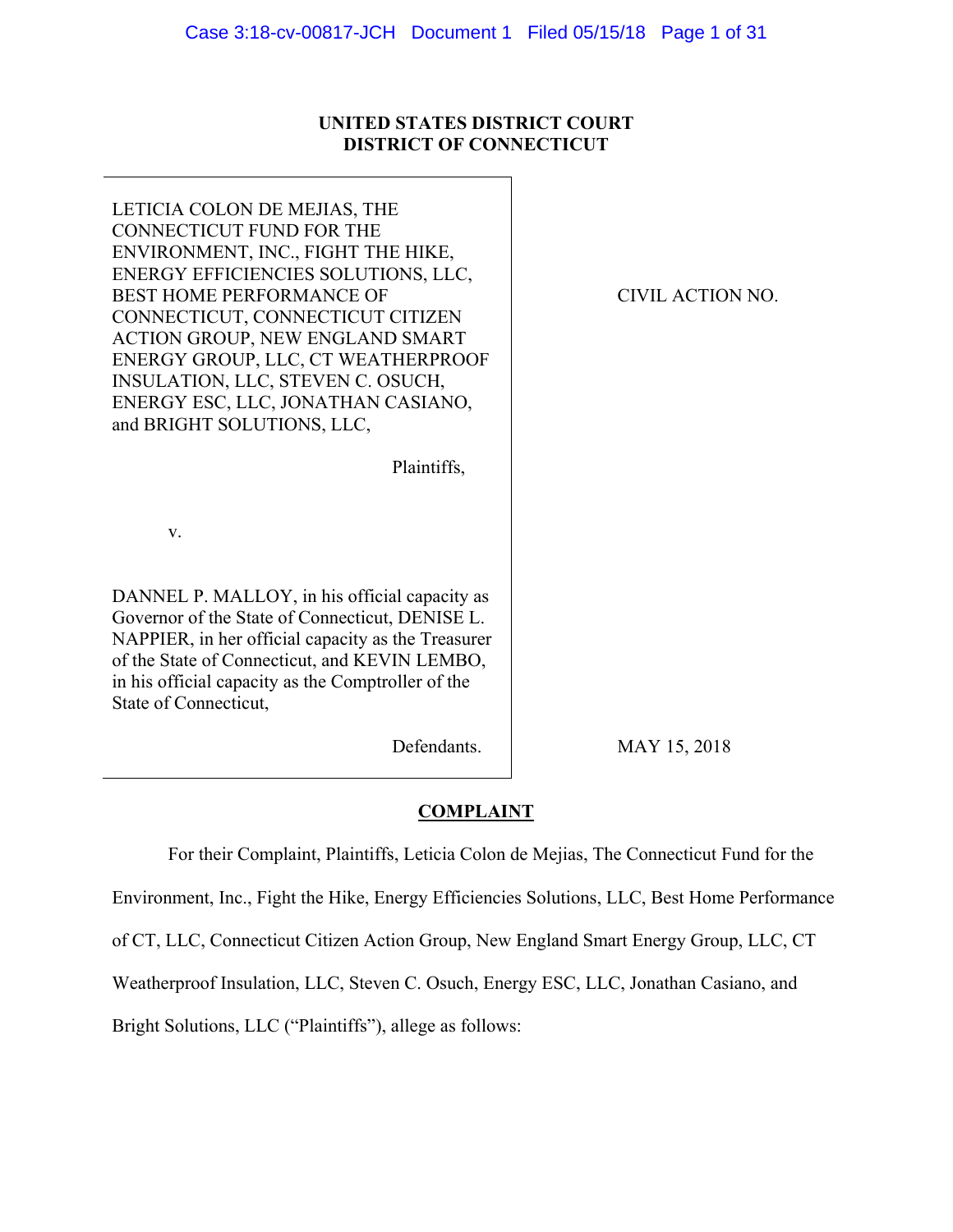### **NATURE OF ACTION**

This action challenges the constitutionality and other legal defects of the Connecticut General Assembly's sweep of \$155 million from the bank accounts of Connecticut's electric utilities into the State's General Fund. By this action, the Plaintiffs, who are invested in improving the State's energy efficiency and clean energy economy, seek to stop this extraordinary overreach by the General Assembly and restore the funds to their legally-protected purpose. By June these funds may well be irrevocably transferred and the job losses and massive reductions in efficiency and clean energy improvements irreversible. It is ironic that, in the name of plugging a budget deficit, the General Assembly is squandering opportunities for the State's green economy, hobbling the award-winning Connecticut Green Bank, and defaulting on the State's commitments to deliver energy savings to the regional power grid, which ultimately will cost electric rate payers millions in penalties and lost energy savings.

Connecticut collected many millions more than was expected during the spring tax collection season and Plaintiffs hoped that the General Assembly would restore the sweeps and this litigation could be avoided but, instead, the General Assembly only restored \$10 million in the 2019 sweep, leaving \$145 million still being wrongfully converted for general revenue purposes.

Plaintiffs are suing to block the Governor, Treasurer and Comptroller, from unlawfully seizing these ratepayer funds being held and managed by Connecticut's electric distribution utilities.

Connecticut's electric ratepayers have paid or will pay these funds trusting that they would be used for their stated purpose, which includes helping minorities and low and moderate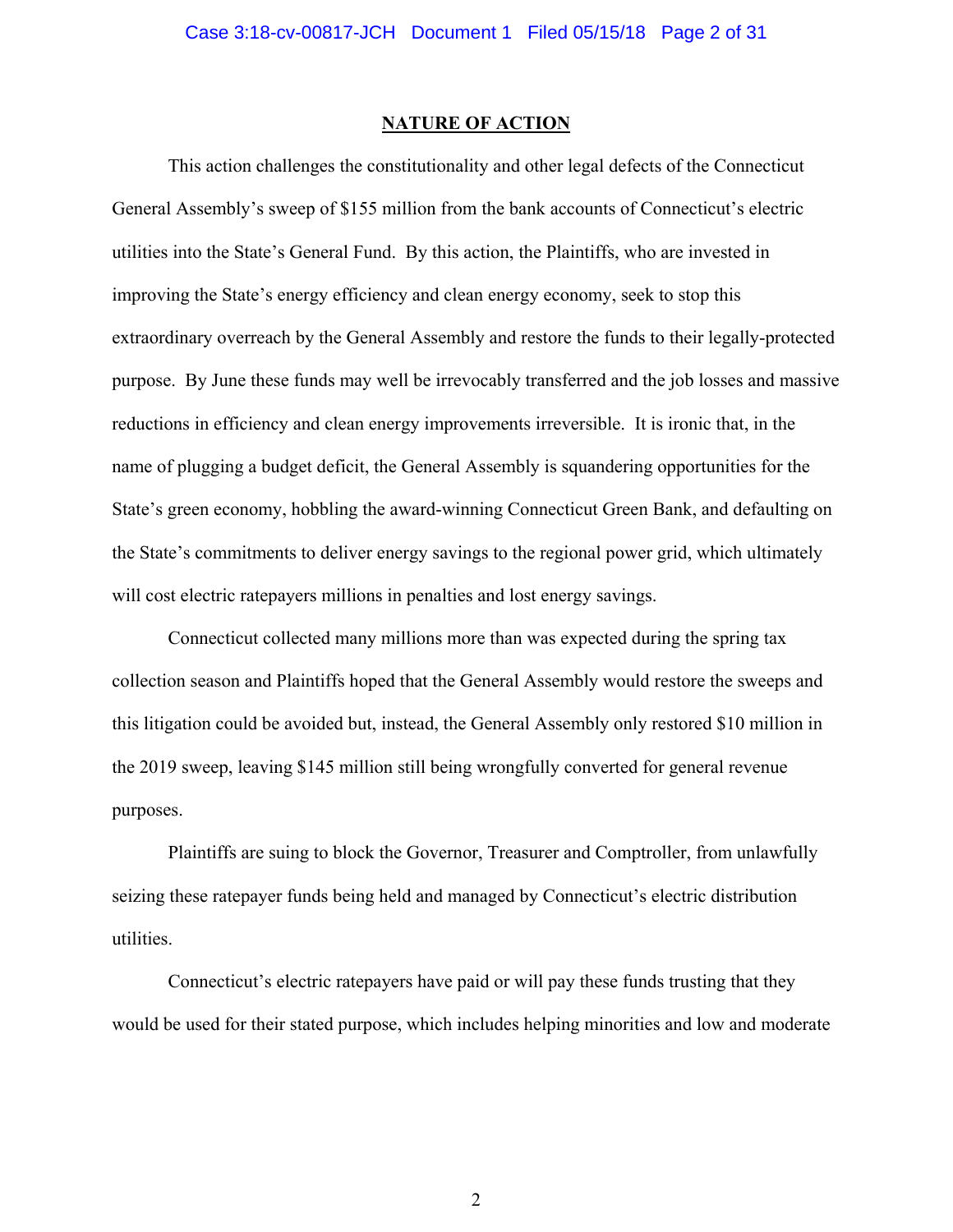#### Case 3:18-cv-00817-JCH Document 1 Filed 05/15/18 Page 3 of 31

income families save thousands of dollars annually on their energy bills and creating goodpaying local jobs at a time when Connecticut is working hard to retain corporations and jobs.

Electric customers pay these funds to reduce the State's peak demand for electricity, lower energy costs, lower carbon emissions through the implementation of the State's Conservation and Load Management Plan ("C&LM")<sup>1</sup> energy demand reduction and the State's Comprehensive Energy Strategy ("CES"),<sup>2</sup> stabilize the energy grid, support low cost implementation of cost effective energy efficiency improvements in homes and residences and low cost financing of clean energy programs, such as solar photovoltaic installations, and projects backed by the Connecticut Green Bank. These funds support thousands of local energy efficiency and renewable energy jobs and millions of dollars invested annually in Connecticut's energy efficiency and clean energy economy.

The General Assembly's frantic effort in the fall of 2017 to plug an apparent budget gap resulted in the enactment of an emergency budget that instructs the State to "sweep" and divert the energy efficiency and clean energy funds for general fund balance purposes. But seizing these funds amounts to an unconstitutional impairment of the vested contractual rights of the Plaintiffs, among all other electric ratepayers in Connecticut. Furthermore, sweeping these funds causes the unintended consequence of converting many tax exempt charitable organizations into taxpayers in violation of state law.

During the 2018 Legislative Session, which ended at midnight on May 9, 2018, in light of a significant budget surplus discovered recently, the General Assembly adopted a bill that, if

÷

<sup>&</sup>lt;sup>1</sup> See 2017 Annual Update of the 2016-2017 Conservation & Load Management Plan, per Section 16-245m(d) of the Connecticut General Statutes, at: http://www.ct.gov/deep/lib/deep/energy/conserloadmgmt/2017\_Plan\_Update.pdf

<sup>&</sup>lt;sup>2</sup> See Comprehensive Energy Strategy of Connecticut, updated as of February 8, 2018, per Section 16a-3d of the

Connecticut General Statutes, at: http://www.ct.gov/deep/lib/deep/energy/ces/2018\_comprehensive\_energy\_strategy.pdf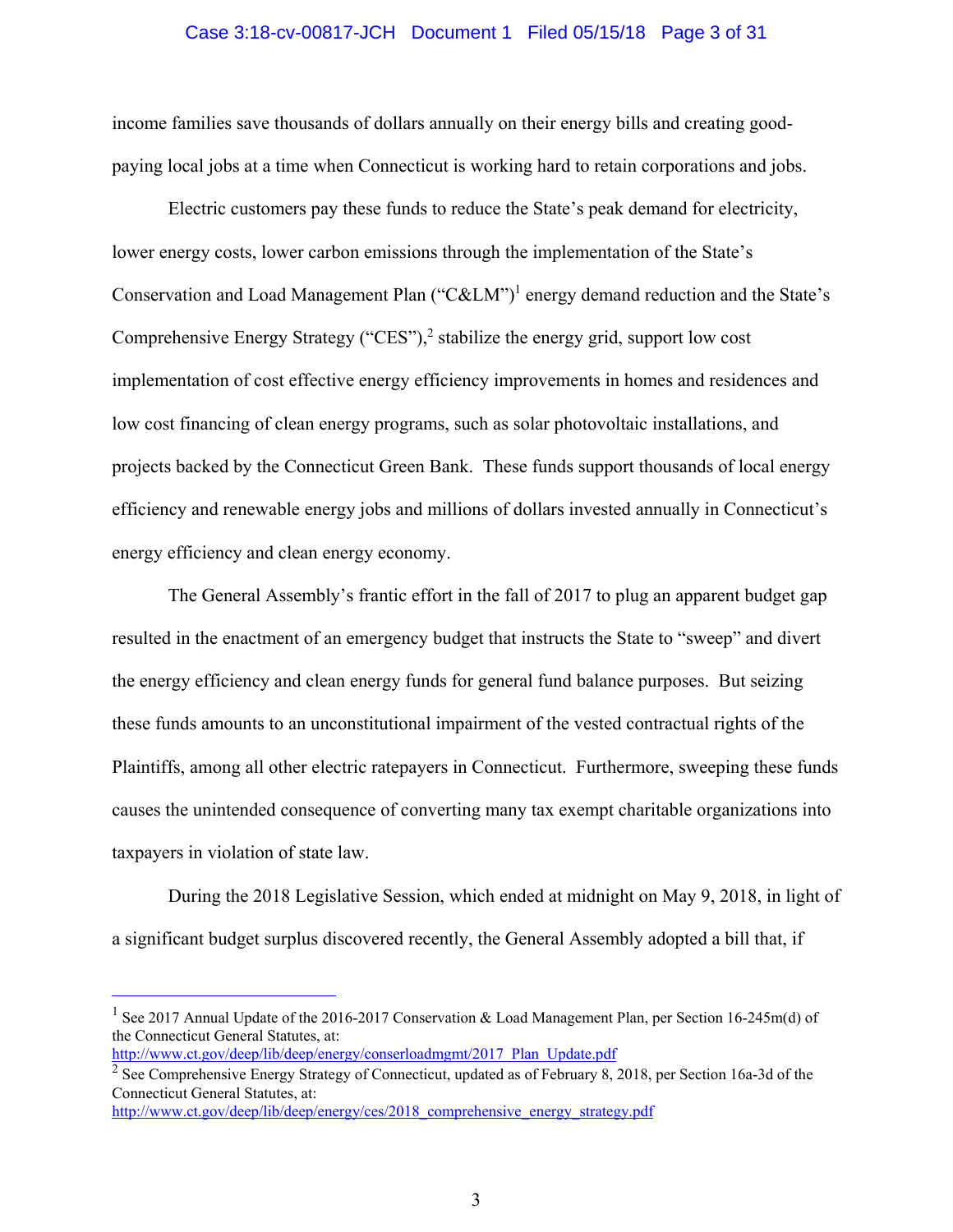### Case 3:18-cv-00817-JCH Document 1 Filed 05/15/18 Page 4 of 31

signed into law by the Governor, would restore \$10 million for fiscal year 2019 only to one of the three funds impacted by the sweeps. Accordingly, Plaintiffs have no further reason to believe the General Assembly will undo the unlawful invasion of their constitutionally protected interests in the ratepayer funds before the sweeps commence in June, 2018.

### **JURISDICTION AND VENUE**

1. This Court has subject matter jurisdiction over this action pursuant to 28 U.S.C.§ 1331 and 28 U.S.C.§ 1367. Based upon the allegations set forth herein, a present case and controversy exists as to the constitutionality of Public Act 17-2, *An Act Concerning the State Budget for the Biennium Ending June 30, 2019, Making Appropriations Therefor, Authorizing and Adjusting Bonds of the State and Implementing Provisions of the Budget* (the "Act").

2. Venue is proper in this district pursuant to 28 U.S.C. § 1391(a) and (b).

### **PARTIES**

#### *Plaintiffs*

3. Plaintiff Leticia Colon de Mejias is an individual with a business address of 77 Pierson Lane, Windsor, Connecticut. Ms. Colon is the founder and chief executive officer of Plaintiff Energy Efficiencies Solutions, LLC ("EES"), a Windsor, Connecticut based full service energy conservation company. EES offers comprehensive solutions to reduce costs of operating buildings, electric demand reduction, and energy efficiency services and products with services including home energy assessments, baseline energy usage reports, building envelope improvements, critical air sealing through building science based techniques, evaluation of insulation, installation of insulation, installation of efficient windows, solar upgrades, heating and cooling system upgrades, and educating consumers and communities on renewable energy options and return on investment coaching for retrofits and energy upgrades. Both Ms. Colon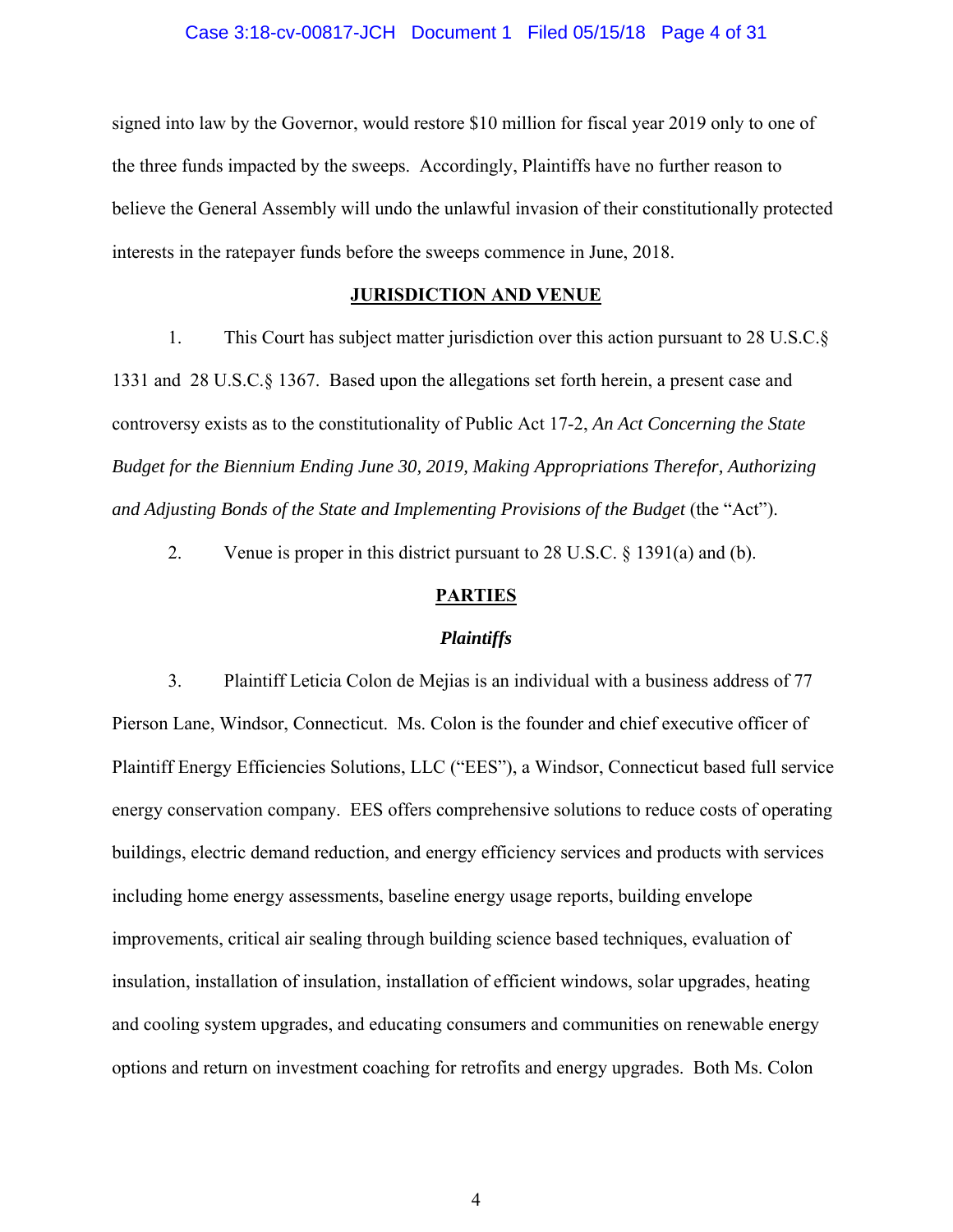#### Case 3:18-cv-00817-JCH Document 1 Filed 05/15/18 Page 5 of 31

and EES are electricity ratepayers and consumers of The Connecticut Light and Power Company d/b/a Eversource Energy ("Eversource").

4. Plaintiff The Connecticut Fund for the Environment, Inc. ("CFE") is a private, non-profit organization with a principal place of business at 900 Chapel Street, Suite 2202, New Haven, Connecticut 06510. CFE is an organization exempt from taxation pursuant to Section 501(c)(3) of the Internal Revenue Code and a public charity registered with the State of Connecticut. CFE is an electricity ratepayer of The United Illuminating Company ("UI"). CFE pays a separate charge to its landlord monthly for its electricity usage. The mission of CFE is to protect and improve the land, air, and water of Connecticut and Long Island Sound. CFE works on behalf of its members to promote policies and protections that will protect and improve the land, air, and water of Connecticut. CFE represents more than 3,500 member households, many of whom are gas and/or electricity ratepayers who have paid the energy efficiency and clean energy fees with the reliance and expectation that such funds would be available to them and others to reduce their electricity bills and provide them and others access to renewable energy while reducing pollution in the region, the State, and their neighborhoods.

5. Plaintiff Fight the Hike is an unincorporated association of ratepayers acting by and through its organizers and facilitators, Frank Panzarella and Paula Panzarella, from their home address of 344 Norton Street, New Haven, Connecticut 06511. Fight the Hike was created in 2006 to help ratepayers fight for lower electric bills particularly among low-income inner city residents and for true energy reform in the General Assembly. Fight the Hike has worked for greater access for communities to have renewable, clean energy and effective efficiency programs that actually benefit all ratepayers. Frank and Paula Panzarella are electricity ratepayers of UI.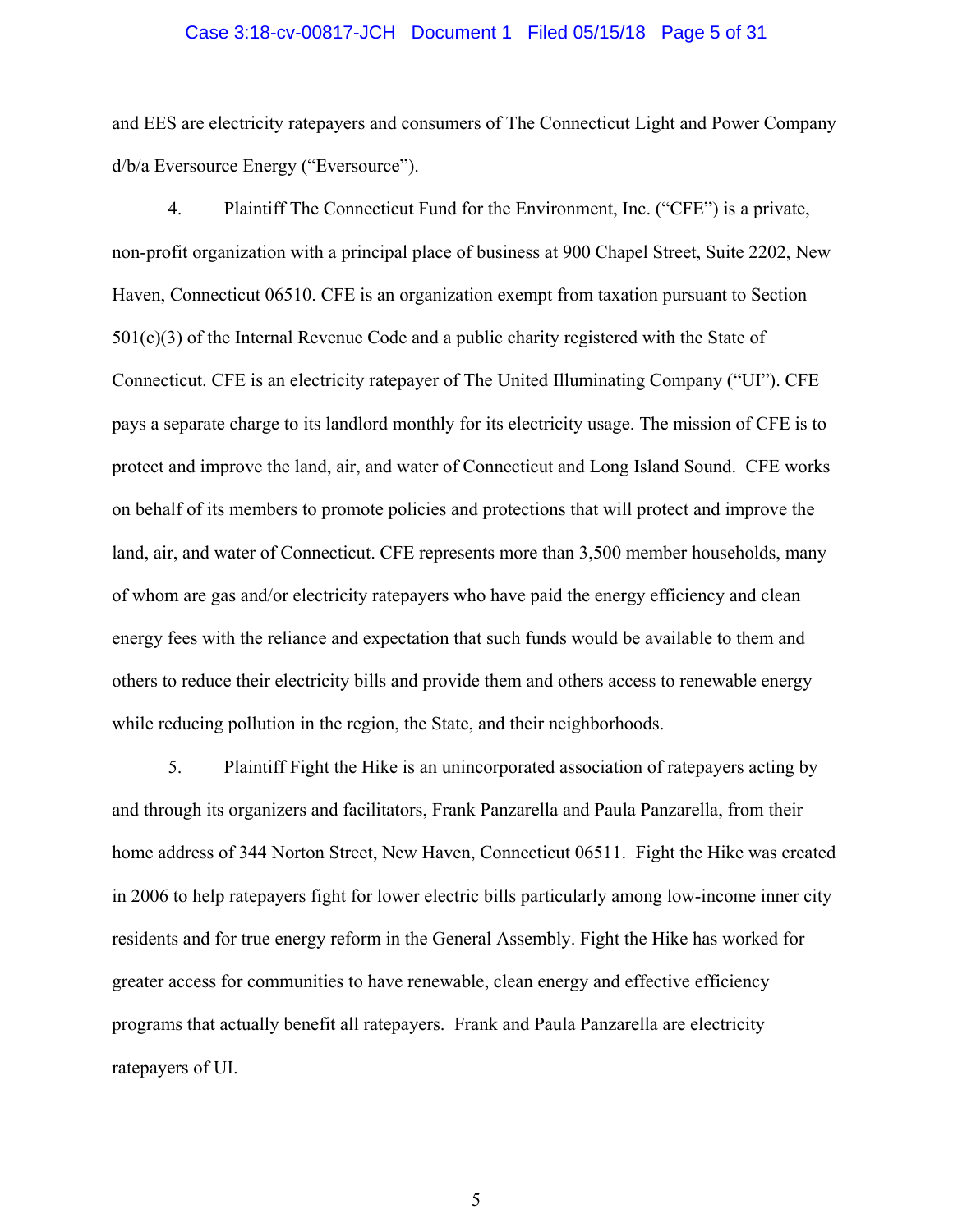### Case 3:18-cv-00817-JCH Document 1 Filed 05/15/18 Page 6 of 31

6. Plaintiff Energy Efficiencies Solutions, LLC is a business with an address of 77 Pierson Lane, Windsor, Connecticut. EES is a Windsor, Connecticut based full service energy conservation company and home improvement contractor.

7. Plaintiff Best Home Performance of CT, LLC ("Best Home Performance") is a business with an address of 18 Scarborough Road, Windsor, Connecticut 06095. Best Home Performance is a full service energy efficiency and conservation company.

8. Plaintiff Connecticut Citizen Action Group, Inc. ("CCAG") is non-profit organization designated a  $501(c)(4)$  organization by the Internal Revenue Service and public advocacy group prominent in Connecticut politics (although not affiliated with any political party) seeking to promote social, economic, and environmental justice. Led by Tom Swan, its executive director, CCAG's offices are located at 30 Arbor Street, Hartford, Connecticut 06106. Plaintiff CCAG is an electric utility consumer.

9. Plaintiff New England Smart Energy Group, LLC, is an energy services company with a business address at 34 Sherman Court, Fairfield, Connecticut 06824-5826.

10. Plaintiff CT Weatherproof Insulation, LLC ("CT Weatherproof") is an energy services company that participates in the Home Energy Solutions program based at 115 Bruce Avenue, Stratford, Connecticut 06615.

11. Plaintiff New England Smart Energy Group, LLC is an energy services company with a business address at 34 Sherman Court, Fairfield, Connecticut 068524.

12. Plaintiff CT Weatherproof is an energy services company owned and operated by Plaintiff Weiner that participates in the Home Energy Solutions program based at 115 Bruce Avenue, Stratford, Connecticut 06615. CT Weatherproof is an electricity ratepayer and customer of UI.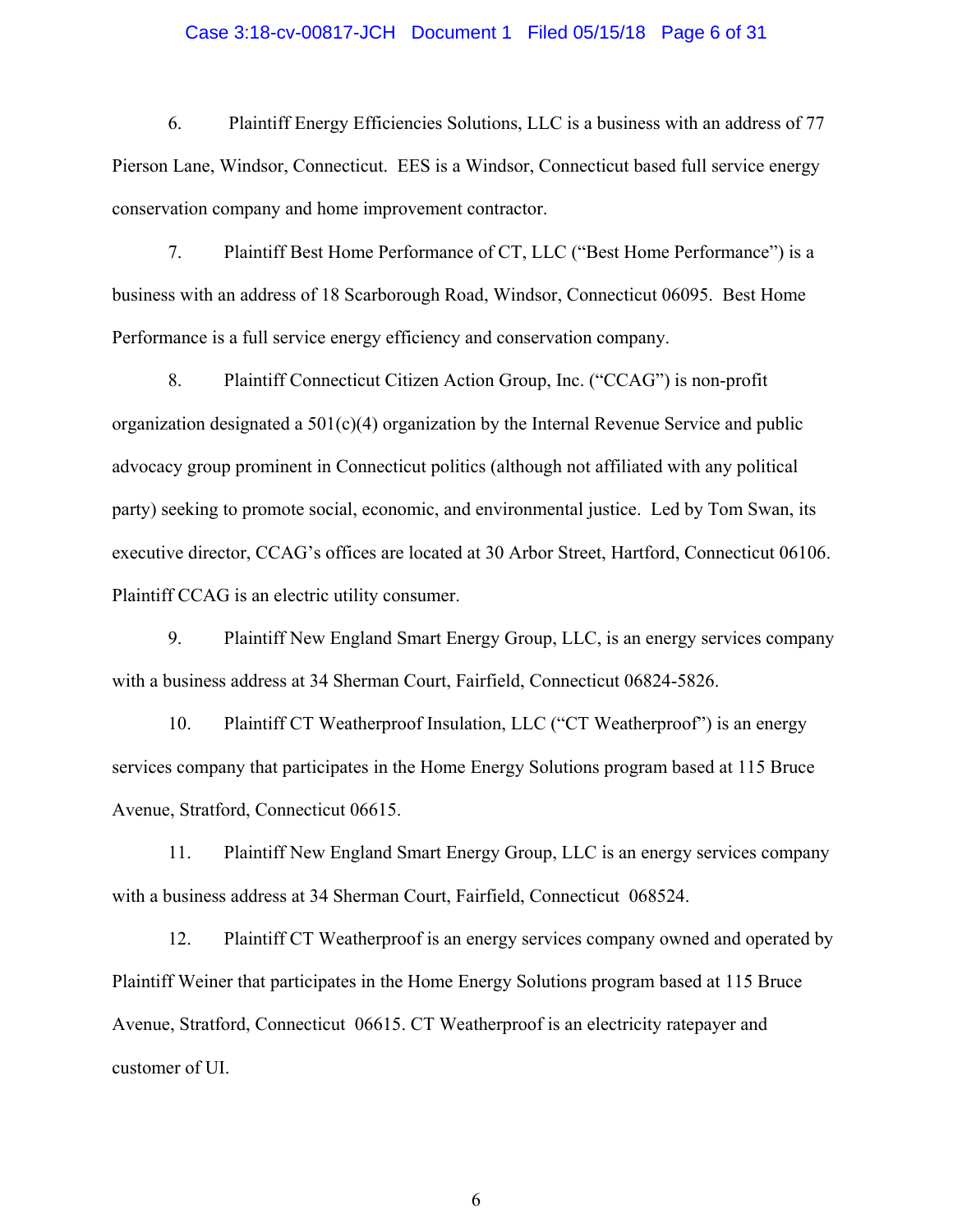### Case 3:18-cv-00817-JCH Document 1 Filed 05/15/18 Page 7 of 31

13. Plaintiff Steven C. Osuch is an individual with a business address of 2 North Road, East Windsor, Connecticut 06088. Mr. Osuch is an electricity ratepayer of Eversource.

14. Plaintiff Energy ESC, LLP ("Energy ESC") is an engineering firm with a business address of 2 North Road, East Windsor, Connecticut 06088, that designs commercial solar for developers and provides home and business energy solutions. Energy ESC is an electricity ratepayer of Eversource.

15. Plaintiff Jonathan Casiano is an individual with a business address of 23 Pioneer Drive, Windsor, Connecticut 06095. Mr. Casiano is the principal of Plaintiff Bright Solutions, LLC, a full service energy conservation and insulation company that brings energy solutions to residential and commercial customers. Mr. Casiano and his business are electricity ratepayers of Eversource.

16. Plaintiff Bright Solutions, LLC of 23 Pioneer Drive, Windsor, Connecticut 06095 is a full service energy conservation and insulation company that brings energy solutions to residential and commercial customers. Bright Solutions is an Eversource ratepayer.

### *Defendants*

17. Defendant, Dannel P. Malloy, is named in his official capacity as the Governor of the State of Connecticut with an office at Office of the Governor, State Capitol, 210 Capitol Avenue, Hartford, Connecticut 06106. The Governor signed the Act into law on October 31, 2017 despite conceding that "these sweeps all require the state to take and deplete ratepayer funds intended to lower energy costs overall through investments in efficiency and conservation, and instead, use them to fill the General Fund coffers." See EXHIBIT A attached.

18. Defendant, Denise L. Nappier, is named in her official capacity as the Treasurer of the State of Connecticut with an office at 55 Elm Street, Hartford, Connecticut 06106. The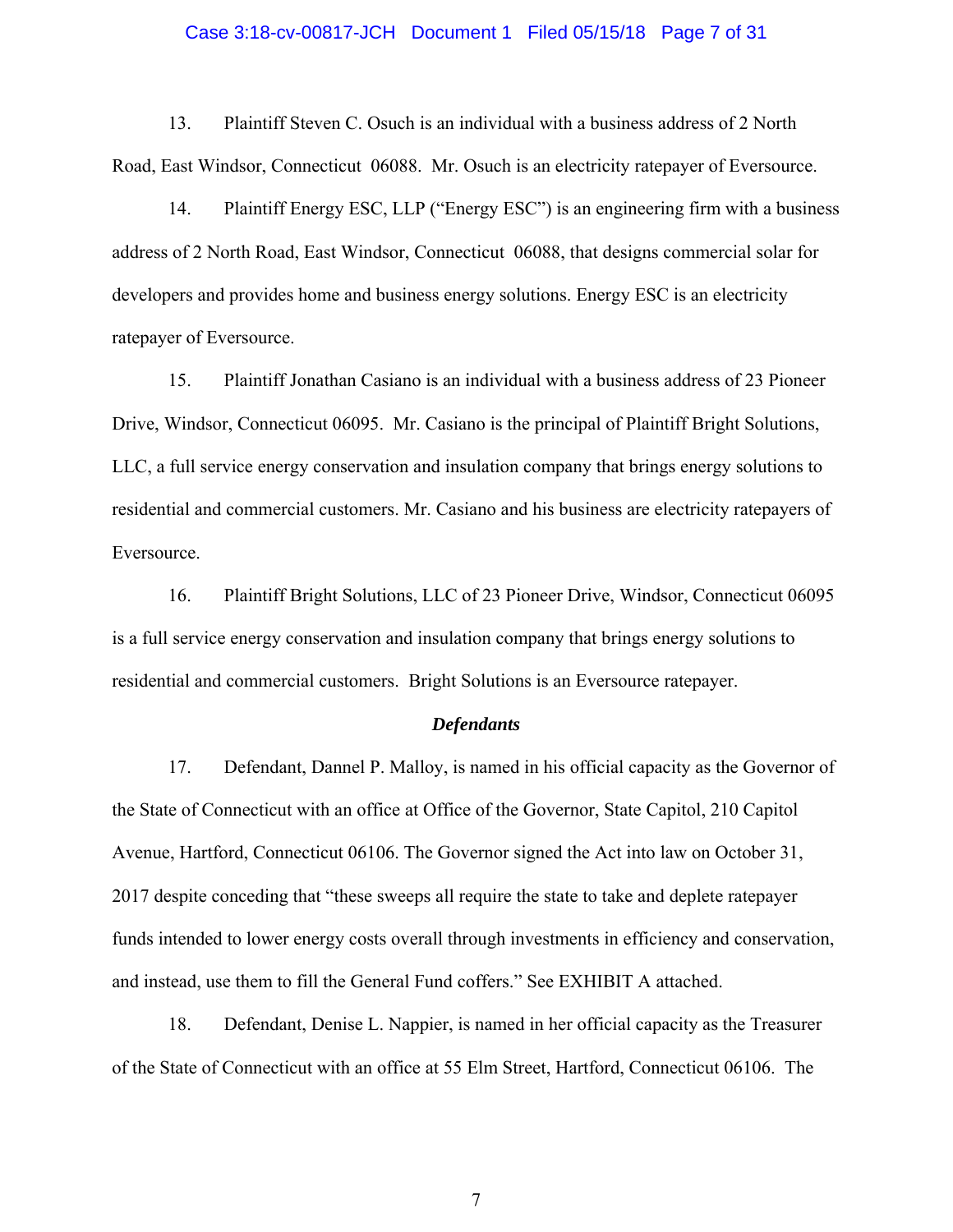### Case 3:18-cv-00817-JCH Document 1 Filed 05/15/18 Page 8 of 31

Treasurer and those subject to her supervision, direction and control (collectively and/or individually, the "Treasurer") are responsible for implementing the Act.

19. Defendant, Kevin Lembo, is named in his official capacity as the Comptroller of the State of Connecticut, with an office at 55 Elm Street, Hartford, Connecticut 06106. The Comptroller and those subject to his supervision, direction and control (collectively and/or individually, the "Comptroller") are responsible for budget management, financial reporting and the adjustment and settling of accounts of the State of Connecticut, including administering the implementation of the Act.

#### **OTHER RELEVANT ENTITIES**

20. By statute, Connecticut has established numerous public and quasi-public agencies and funds with a mandate to promote energy efficiency and clean energy in the state, and through partnership with other states, throughout the region.

### *The Connecticut Energy Efficiency Fund*

21. In 1998, the Connecticut General Assembly passed electric restructuring legislation, Public Act 98-28, An Act Concerning Electric Restructuring, which created the Conservation & Load Management Fund (renamed in 2015 to the "Connecticut Energy Efficiency Fund"; hereafter, "CEEF"), which was initially funded solely by Connecticut's electric residential and commercial customers ("Funding Ratepayers"). The primary objectives of the CEEF were to: (1) advance energy efficiency, (2) mitigate the negative environmental impacts of energy generation, and (3) promote economic development through increased energy reliability, lower energy bills, and enhanced energy security.

22. Public Act 98-28 also established the Energy Conservation Management Board (renamed in 2015 to the "Energy Efficiency Board"; hereafter, "EEB") to advise Connecticut's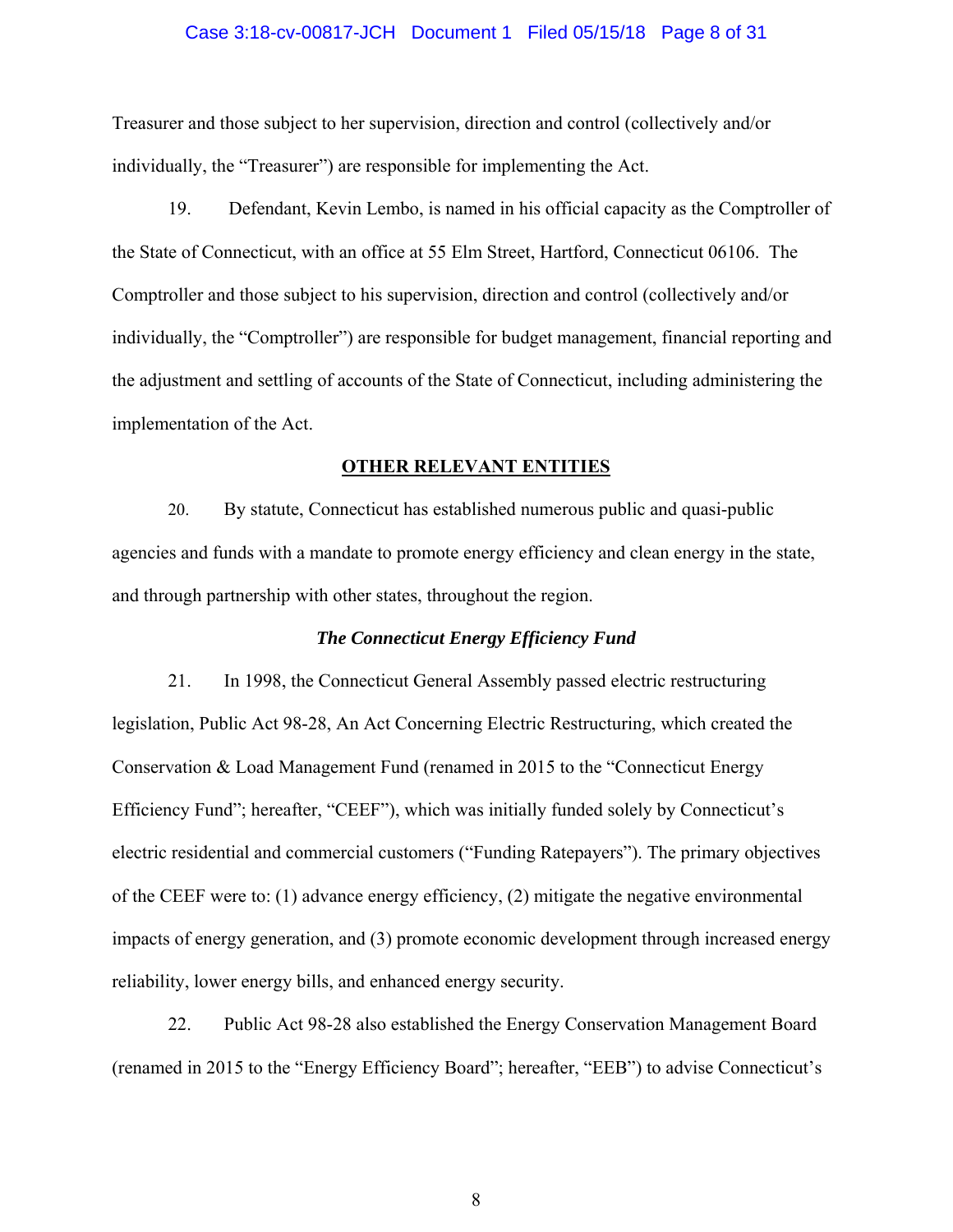#### Case 3:18-cv-00817-JCH Document 1 Filed 05/15/18 Page 9 of 31

Eversource and UI (together, the "Electric Utilities") in the development of comprehensive annual plans to implement cost effective energy efficiency and load management programs. In 2005, An Act Concerning Energy Independence, Public Act 05-01, established energy efficiency programs and funding mechanisms for the Connecticut Natural Gas Corporation, Eversource and The Southern Connecticut Gas Company (together, the "Natural Gas Utilities"). The role of the EEB expanded to provide advice to both the Electric Utilities and Natural Gas Utilities in developing comprehensive energy efficiency programs for electricity customers (the "Funding Ratepayers") and natural gas customers, although the Sweeps do not impact natural gas customers. In 2007, An Act Concerning Electricity and Energy Efficiency, Public Act 07-242, was passed and called for the Electric Utilities and Natural Gas Utilities to pursue "all costeffective energy efficiency," and envisioned efficiency as the centerpiece of statewide energy policy.

23. The current statutory authority for the CEEF is set forth in Section 16-245m of the Connecticut General Statutes.

24. CEEF supports a variety of programs which provide financial incentives to help Connecticut consumers reduce the amount of energy used in their homes and businesses. The CEEF works to advance the efficient use of energy, reduce air pollution, reduce negative environmental impacts of greenhouse gas emissions, and promotes economic development and energy security across the State. The CEEF offers Connecticut businesses and residents access to energy efficiency, renewable energy programs and investments that save money, promote electric reliability and reduce peak power usage, create jobs, help businesses compete, and reduce harmful emissions.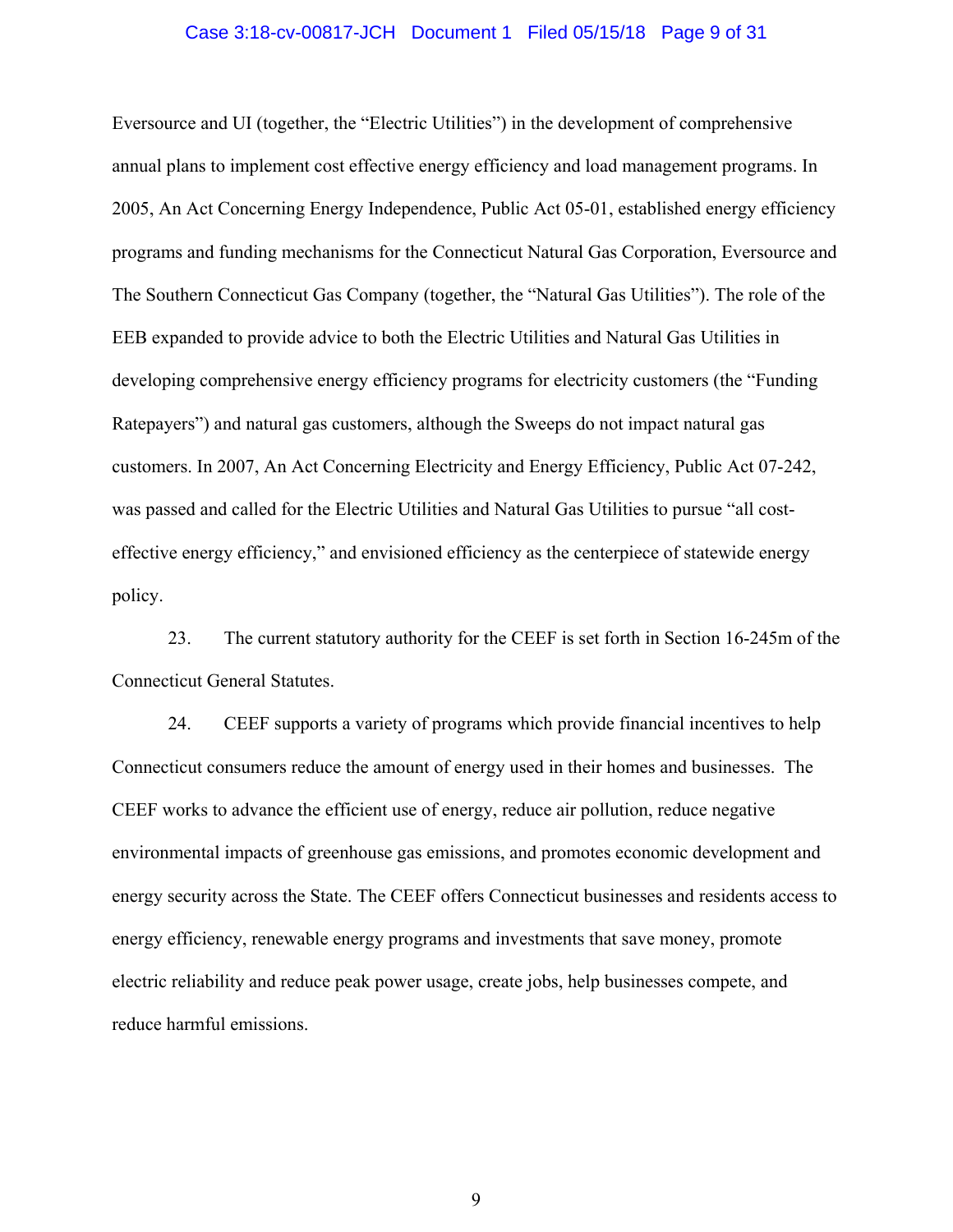### Case 3:18-cv-00817-JCH Document 1 Filed 05/15/18 Page 10 of 31

25. The CEEF programs are reviewed by the EEB, a group of advisors who utilize their experience and expertise with energy issues to evaluate and consult with Connecticut's Electric Utilities and Natural Gas Utilities on how energy efficiency programs should best be structured for, and delivered to, Connecticut consumers.

### *Funding Ratepayers and Other Energy Consumers*

26. Many but not all of Connecticut ratepayers are Funding Ratepayers—those customers who fund the CEEF by payment of a surcharge, the system benefits charge ("SBC"), on their electricity bills from the Electric Utilities. These surcharges on Funding Ratepayers collect approximately \$240 million per year from Funding Ratepayers.

27. Customers of municipal electric distribution companies (collectively, the "Municipal Utilities"), however, do not pay an SBC or a Conservation Charge. Those companies are:

- a. Bozrah Light & Power;
- b. Groton Utilities;
- c. Jewett City Department of Public Utilities;
- d. Norwich Public Utilities;
- e. South Norwalk Electric and Water;
- f. Third Taxing District Electric Department of the City of Norwalk; and
- g. Wallingford Department of Public Utilities (Elec. Div.).

Accordingly, those customers are not negatively affected by the Sweeps in any monetary sense.

In fact, insofar as the funds at issue are being swept into the State's general fund, these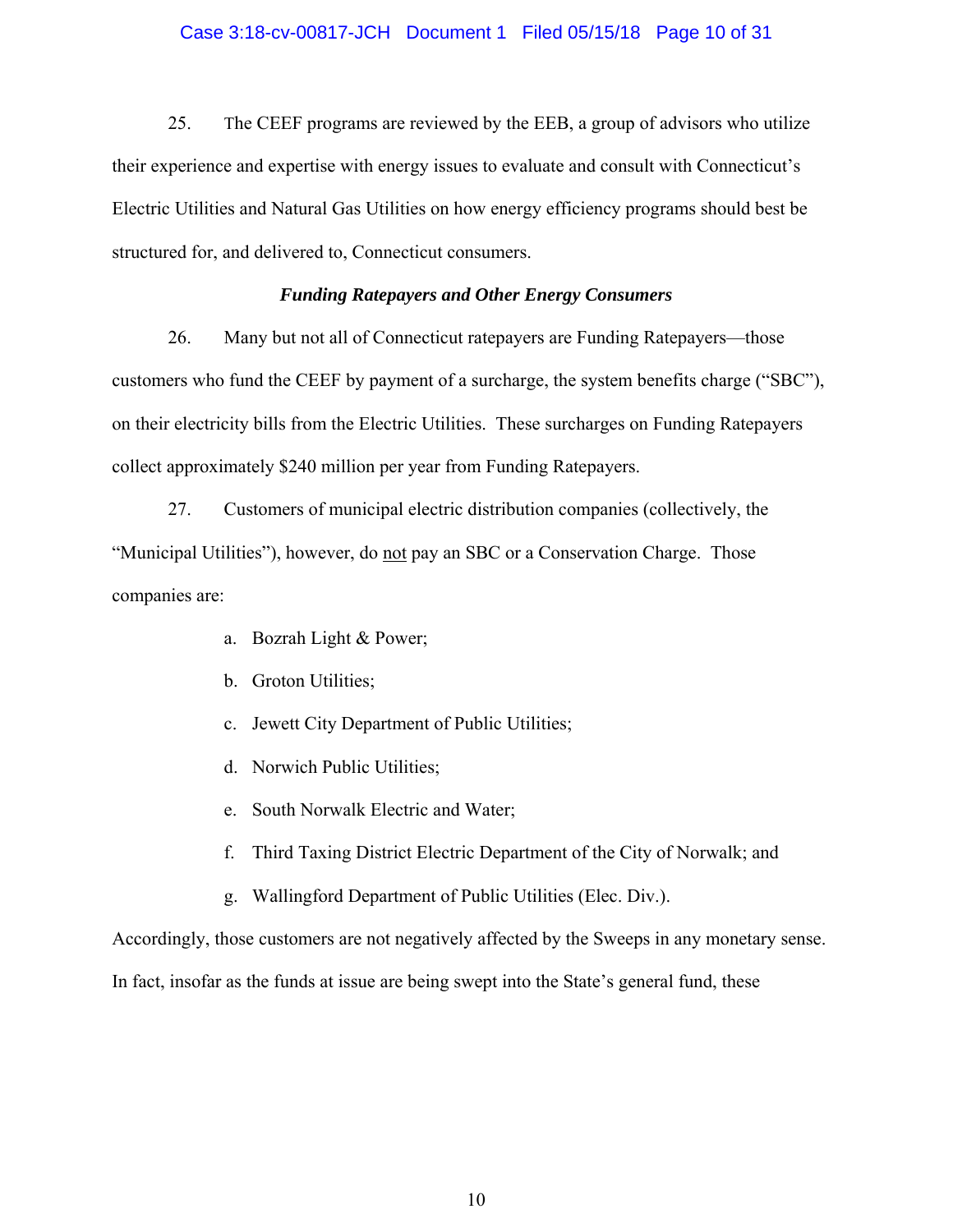### Case 3:18-cv-00817-JCH Document 1 Filed 05/15/18 Page 11 of 31

customers are benefitting from the sweeps by enjoying State services paid for out of the general fund without contributing themselves.<sup>3</sup>

### *The Connecticut Green Bank*

28. The Connecticut Green Bank (the "Green Bank") was established on July 1, 2011 pursuant to Public Act 11-80, as a quasi-public agency that supersedes the former Connecticut Clean Energy Finance and Investment Authority ("CEFIA") und under Conn. Gen. Stat. § 16- 245n ("Section 16-245n"). As the nation's first state "Green Bank,"<sup>4</sup> the Connecticut Green Bank leverages public and private funds to accelerate the growth of green energy in Connecticut.

29. Section 16-245n(h) provides that the State will protect persons who enter into contracts with the Green Bank by not taking any action to impair the Green Bank's ability to perform its obligations under those contracts:

> The state of Connecticut does hereby pledge to and agree with any person with whom the Connecticut Green Bank may enter into contracts pursuant to the provisions of this section that the state will not limit or alter the rights hereby vested in said bank until such contracts and the obligations vested thereunder are fully met and performed on the part of said bank, provided nothing herein shall preclude such limitation or alteration if adequate provision shall be made by law for the protection of such persons entering into contracts with said bank.

30. The plain language of Section 16-245n(h) clearly indicates the intent of the

Connecticut General Assembly (the "General Assembly") to induce private parties to establish and operate clean energy businesses in the State and enter into financial relationships with the

÷

<sup>&</sup>lt;sup>3</sup> Customers of municipal electric distribution companies, since they do not pay the SBC or the Conservation Charge, are not otherwise are entitled to take advantage of CEEF programs.

 $4$  A green bank (sometimes referred to as a green investment bank, clean energy finance authority, or clean energy finance corporation) is a financial institution, typically public or quasi-public, which uses innovative financing techniques and market development tools in partnership with the private sector to accelerate deployment of clean energy technologies.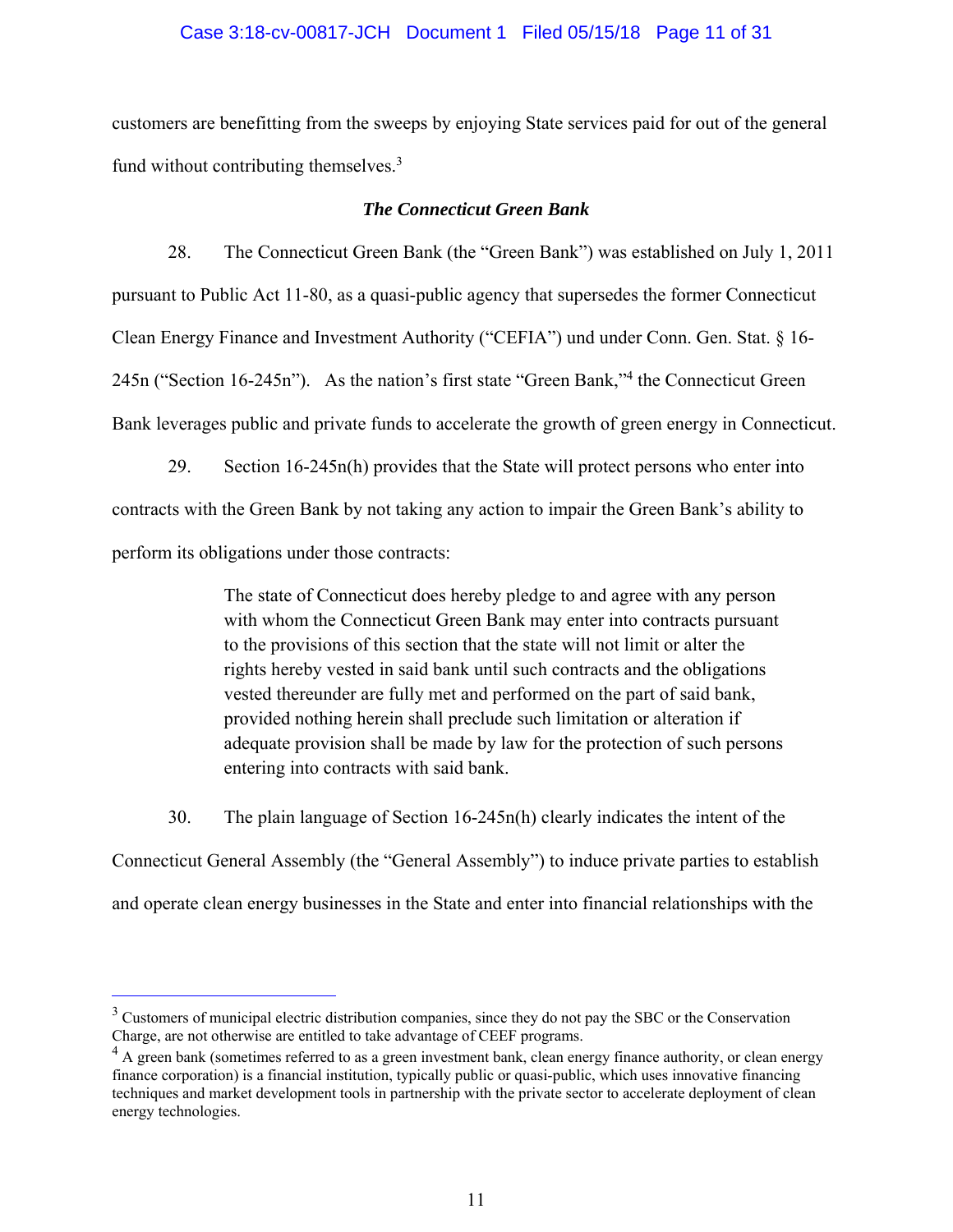## Case 3:18-cv-00817-JCH Document 1 Filed 05/15/18 Page 12 of 31

Green Bank in reliance upon the General Assembly's promise that the Green Bank will not be eliminated by subsequent legislative action.

31. Many clean energy businesses have been established in Connecticut or invested in their businesses in reliance upon the General Assembly's pledge that the State will not limit or alter the rights vested in the Green Bank until such contracts and the obligations vested thereunder are fully met and performed on the part of the Green Bank.

### *Connecticut Public Utilities Regulatory Authority*

32. The Connecticut Public Utilities Regulatory Authority ("PURA") is established pursuant to Section 16-2 of the Connecticut General Statutes and statutorily charged with regulating the rates and services of Connecticut's Electric Utilities and Natural Gas Utilities, along with water and telecommunication companies and is the franchising authority for the State's cable television companies.

33. In the industries which are still wholly regulated, including the natural monopoly Electric Utilities and Natural Gas Utilities, PURA balances the public's right to safe, adequate and reliable utility service at reasonable rates with the utility's right to a reasonable return on its investment. PURA also keeps watch over competitive utility services to promote equity among the competitors while customers reap the price and quality benefits of competition and are protected from unfair business practices.

34. Pursuant to Public Act 11-80, PURA replaced the former Department of Public Utility Control ("DPUC") and, along with the Bureau of Energy and Technology Policy, PURA became part of the Energy Branch of the Department of Energy and Environmental Protection ("DEEP"). DEEP was also created by the same act in July 2011 and brings together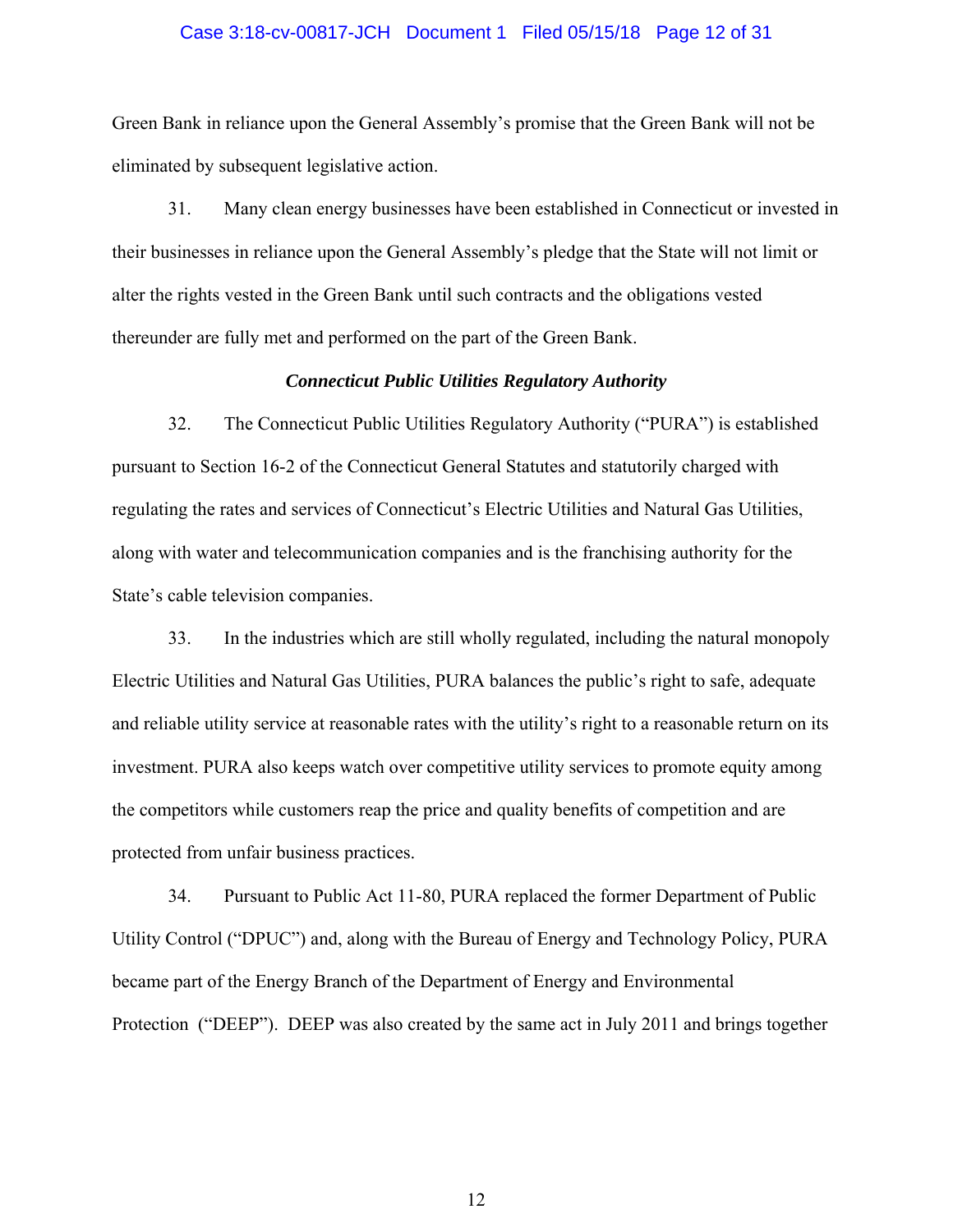## Case 3:18-cv-00817-JCH Document 1 Filed 05/15/18 Page 13 of 31

the State's Department of Environmental Protection ("DEP"), PURA, and an energy policy group that had been based within the Office of Policy and Management.

35. PURA has approved tariffs of the Electric Utilities that implement the CEEF, which tariffs require contractually that each electric customer pay three mills per kilowatt hour of electricity used. Customers, or Funding Ratepayers, pay this charge when they pay their electricity bills.

36. Pursuant to Con. Gen. Stat. Section 16-19(a), Connecticut has codified the courtcreated rule called the filed rate doctrine, which provides that the Electric Utilities may not charge rates in excess of those previously approved by PURA, except that any rate approved by PURA shall be permitted until amended by PURA.

### *The Clean Energy Fund*

37. Pursuant to Section 16-245n(b) of the Connecticut General Statutes, PURA is required "to assess a charge of not less than one mill per kilowatt hour charged to each end use customer of electric services in the state, *which shall be deposited into the Clean Energy Fund*."

38. PURA has approved tariffs of the Electric Utilities that implement the funding mechanism for the Clean Energy Fund, which tariffs require contractually that each electric customer pay one mill per kilowatt hour of electricity used. Customers pay this charge when they pay their electric bills. The Clean Energy Fund generates approximately \$10 per year from the average Connecticut household and, prior to the Sweeps, provided approximately \$26 million a year for investments in clean energy projects.

39. The Funding Ratepayers support the Clean Energy Fund and the CEEF pursuant to tariffs approved by PURA and charged by Electric Utilities and accordingly, the payments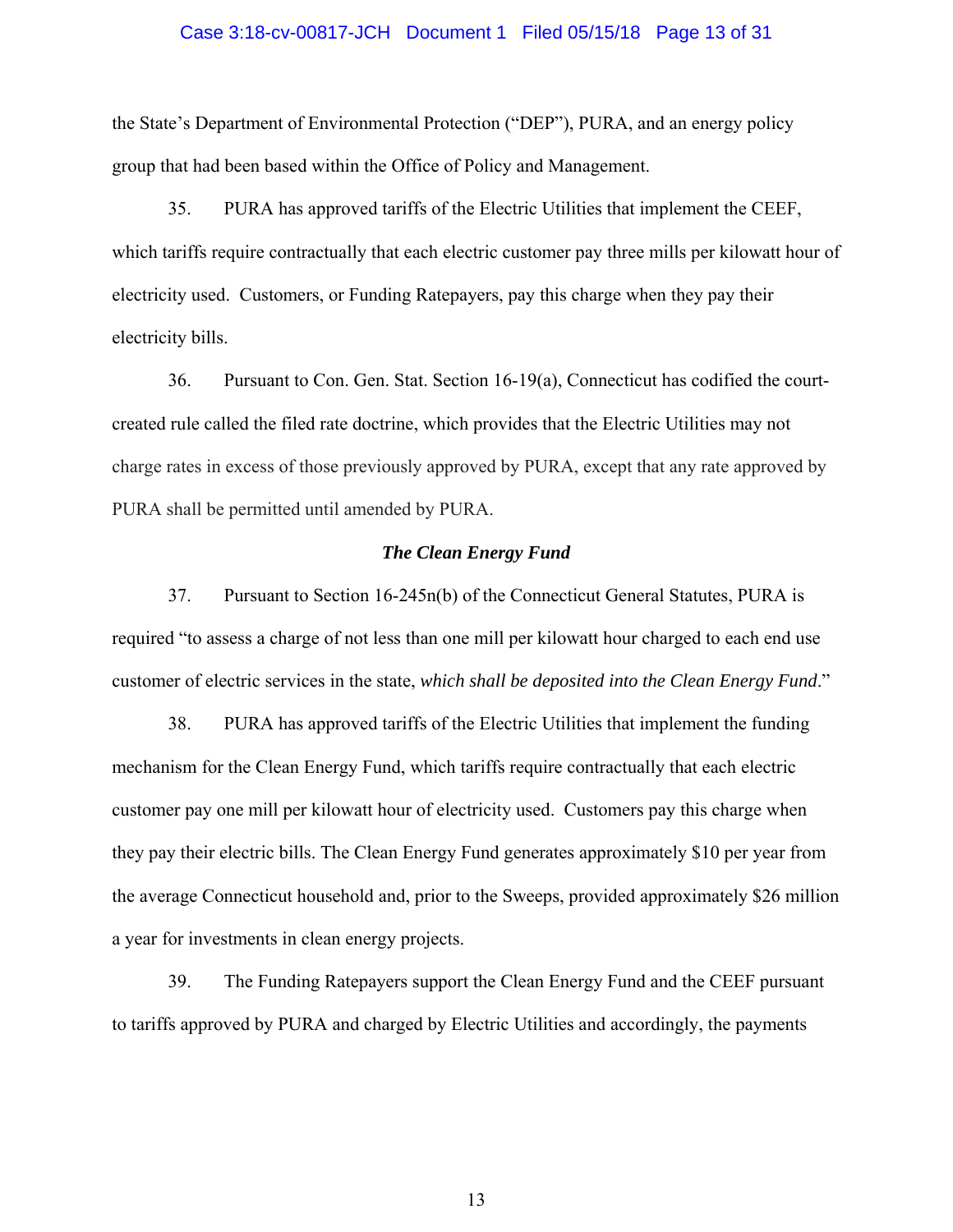## Case 3:18-cv-00817-JCH Document 1 Filed 05/15/18 Page 14 of 31

made by Funding Ratepayers are pursuant to the filed rates—the contracts each customer enters into when agreeing to accept electric service.

40. Pursuant to the filed rate doctrine and Section 16-19(a) of the Connecticut General Statutes, the charges required by tariffs approved by PURA constitute contracts between the Electric Utilities and their consumers.

41. Filed tariffs are the law, not 'mere contracts,' and they conclusively and exclusively enumerate the rights and responsibilities of the contracting parties, in this case the Funding Ratepayers and the Electric Utilities. The filed rate tariff applies to any services, or privileges, or practices affecting such charges. The filed rate doctrine bars attempts to alter the terms and conditions provided for in a tariff because a tariff is the law.

42. The Electric Utilities' current approved tariffs, which fund the CEEF and the Clean Energy Fund, create vested rights with the Funding Ratepayers--ratepayers fund these charges for the purposes enumerated in the CEEF and Clean Energy Fund authorizations and, in exchange, have a vested right in the expectation that the CEEF and Clean Energy Fund will be used for the purposes established by the filed tariffs.

43. Pursuant to the filed rate doctrine and Section 16-19(a) of the Connecticut General Statutes, Connecticut is also bound by law by the prohibition against retroactive ratemaking which occurs when a utility is permitted to recover an additional charge for past losses or when a utility is required to refund or remit to third parties revenues collected pursuant to its lawfully established rates.

44. As a result of the prohibition against retroactive ratemaking, the Funding Ratepayers know, prior to purchasing services from the Electric Utility, what services will be performed and therefore make economic or business adjustments in response.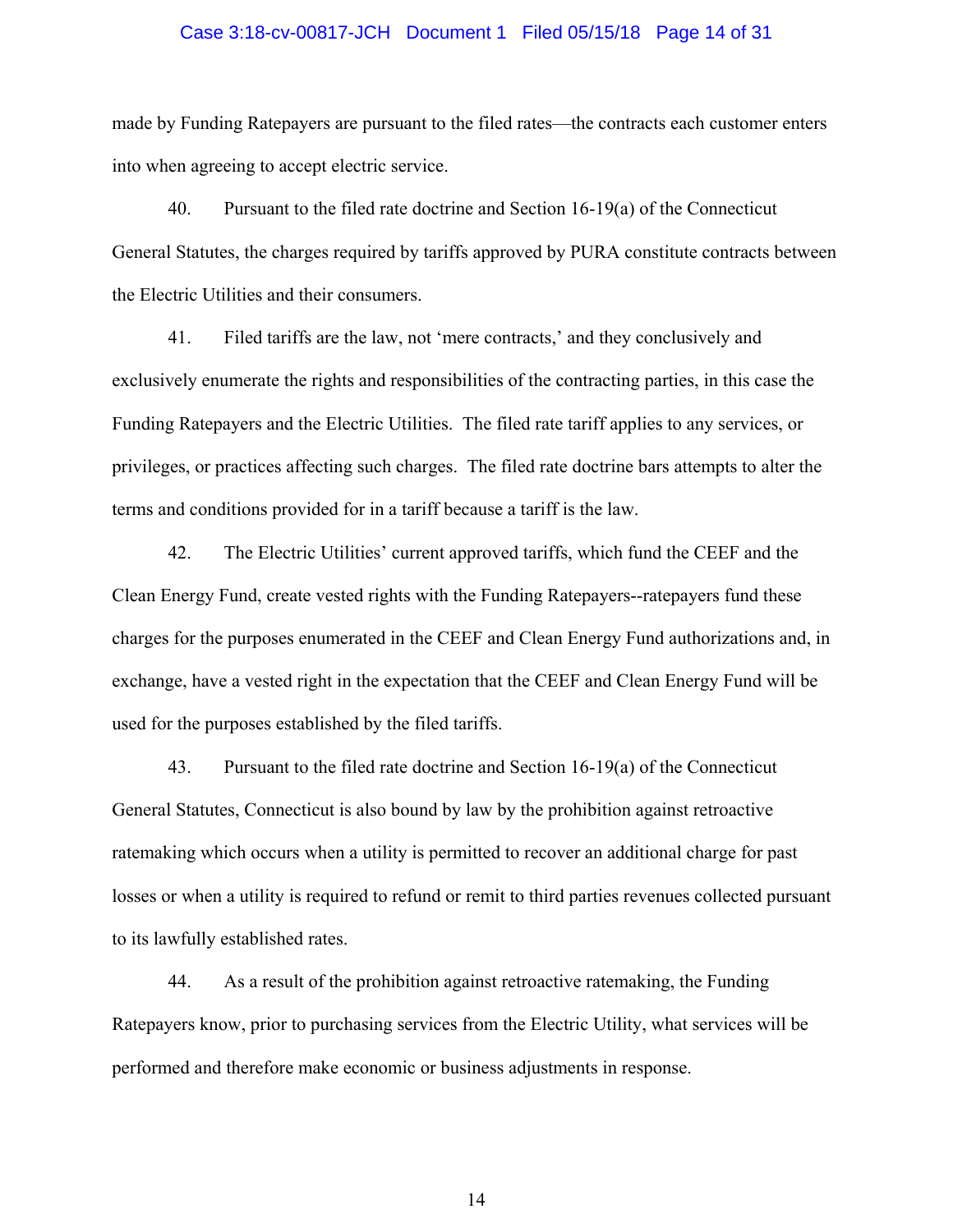## **BACKGROUND**

45. In October 2017, the General Assembly passed and Defendant Malloy signed into

law Public Act 17-2, *An Act Concerning the State Budget for the Biennium Ending June 30,* 

*2019, Making Appropriations Therefor, Authorizing and Adjusting Bonds of the State and* 

*Implementing Provisions of the Budget* (the "Act"). The Act authorizes the State to sweep

substantial funds from the CEEF (\$127 million) and the Green Bank (\$28 million) (the

"Sweeps). These Sweeps require the Defendants to take and deplete the Funding Ratepayers'

funds held by third parties – the Electric Utilities – and instead use them to fill the General Fund

coffers, although the funds were paid and will be paid pursuant to filed rates for investment in

efficiency and clean energy programs through the CEEF and Clean Energy Fund.

46. The Act implementing the budget states:

Sec. 683. (*Effective from passage*) Notwithstanding the provisions of section 16-245m of the general statutes, for the fiscal years ending June 30, 2018, and June 30, 2019, the sum of \$63,500,000 shall be transferred from the Energy Conservation and Loan[d] Management Fund and credited to the resources of the General Fund for each said fiscal year.

47. The Act implementing the budget also states:

Sec. 685. *(Effective from passage*) Notwithstanding the provisions of section 16-245n of the general statutes, for the fiscal years ending June 30, 2018, and June 30, 2019, the sum of \$14,000,000 shall be transferred from the Clean Energy Fund and credited to the resources of the General Fund for each said fiscal year.

47. The aforementioned legislation applies retroactively in part, because the June 30,

2018 fiscal year began on July 1, 2017.

48. In addition to the Sweeps described in the foregoing paragraphs, the Act

implementing the budget also states:

Sec. 682. (*Effective from passage*) Notwithstanding the provisions of section 22a-200c of the general statutes, for the fiscal years ending June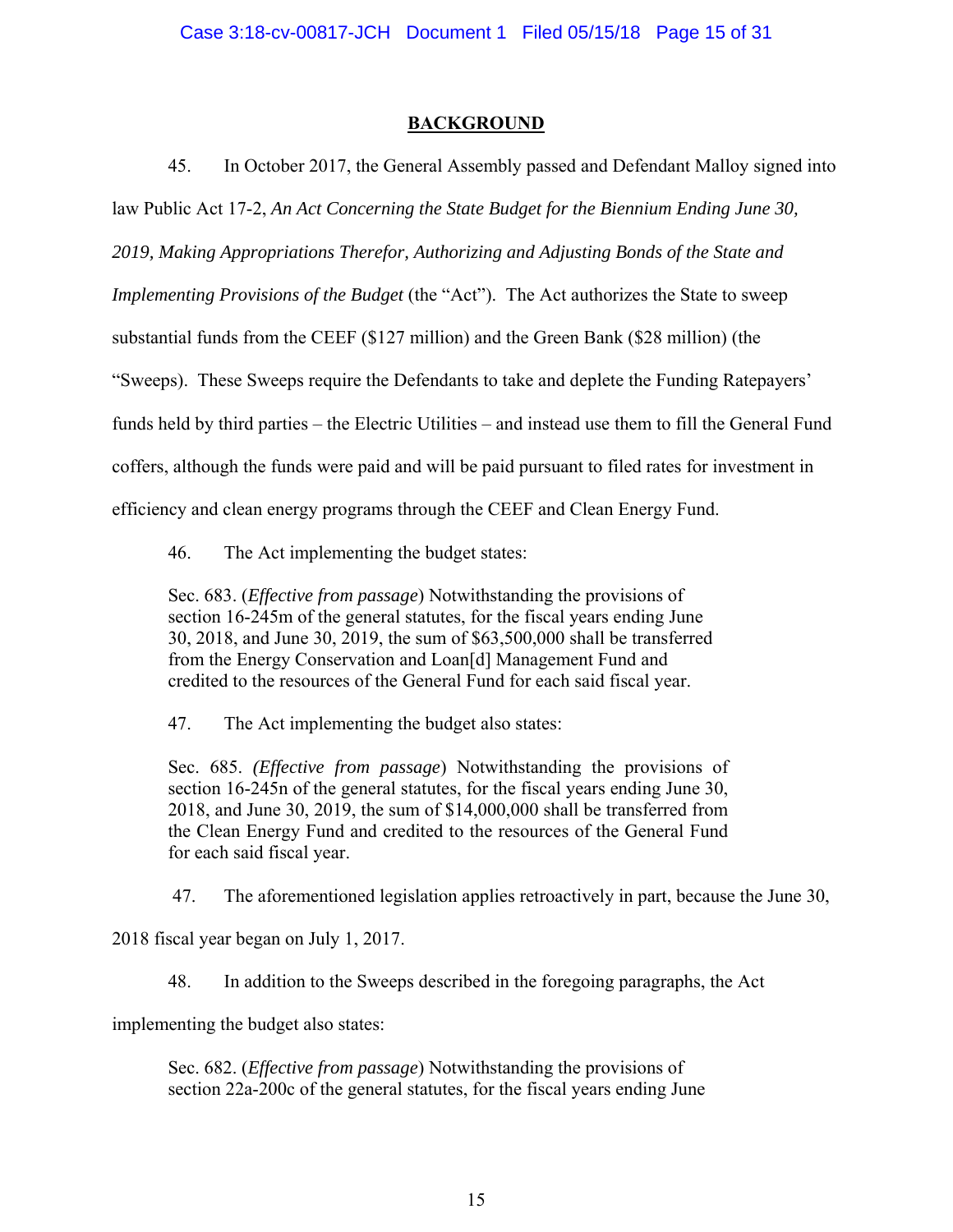## Case 3:18-cv-00817-JCH Document 1 Filed 05/15/18 Page 16 of 31

30, 2018, and June 30, 2019, the sum of \$10,000,000 shall be transferred from the Regional Greenhouse Gas account and credited to the resources of the General Fund for each said fiscal year. (hereafter, the "RGGI sweep").

49. The RGGI sweep does not involve revenue from Funding Ratepayers in the possession of the Electric Utilities but involves a different source of revenue in the possession of the State Department of Energy and Environmental Protection, specifically, the State's share of payments certain power plant operators in Connecticut make to procure greenhouse gas emission reduction credits. But, like the Sweeps, the RGGI sweep impacts the Green Bank and certain other programs and services that receive these funds.

50. As for the Sweeps, the Electric Utilities' currently-approved and filed tariffs have collected funds from Funding Ratepayers during the time periods to which the budget applies. The application of legislation retroactively amounts to a conversion of funds and constitutes an unconstitutional impairment with contractual rights. The PURA-approved tariffs with the Electric Utilities, which are contracts with ratepayers and do not allow for the funds at issue to be converted and sent to the General Fund as though they were taxes.

51. The Act requires the Defendants to take, convert and deplete funds which were paid by Funding Ratepayers to their respective Electric Utilities, which funds Funding Ratepayers reasonably expected would be used in the manner required by the filed tariffs to fund energy efficiency and clean energy programs and to lower their energy costs through investment into efficiency and conservation.

52. The Act requires the Defendants to violate the law against retroactive ratemaking and Section 16-19(a) of the Connecticut General Statutes by reallocating funds marked for the purpose in the filed tariffs to be used as if such funds were tax revenues paid to the General Fund.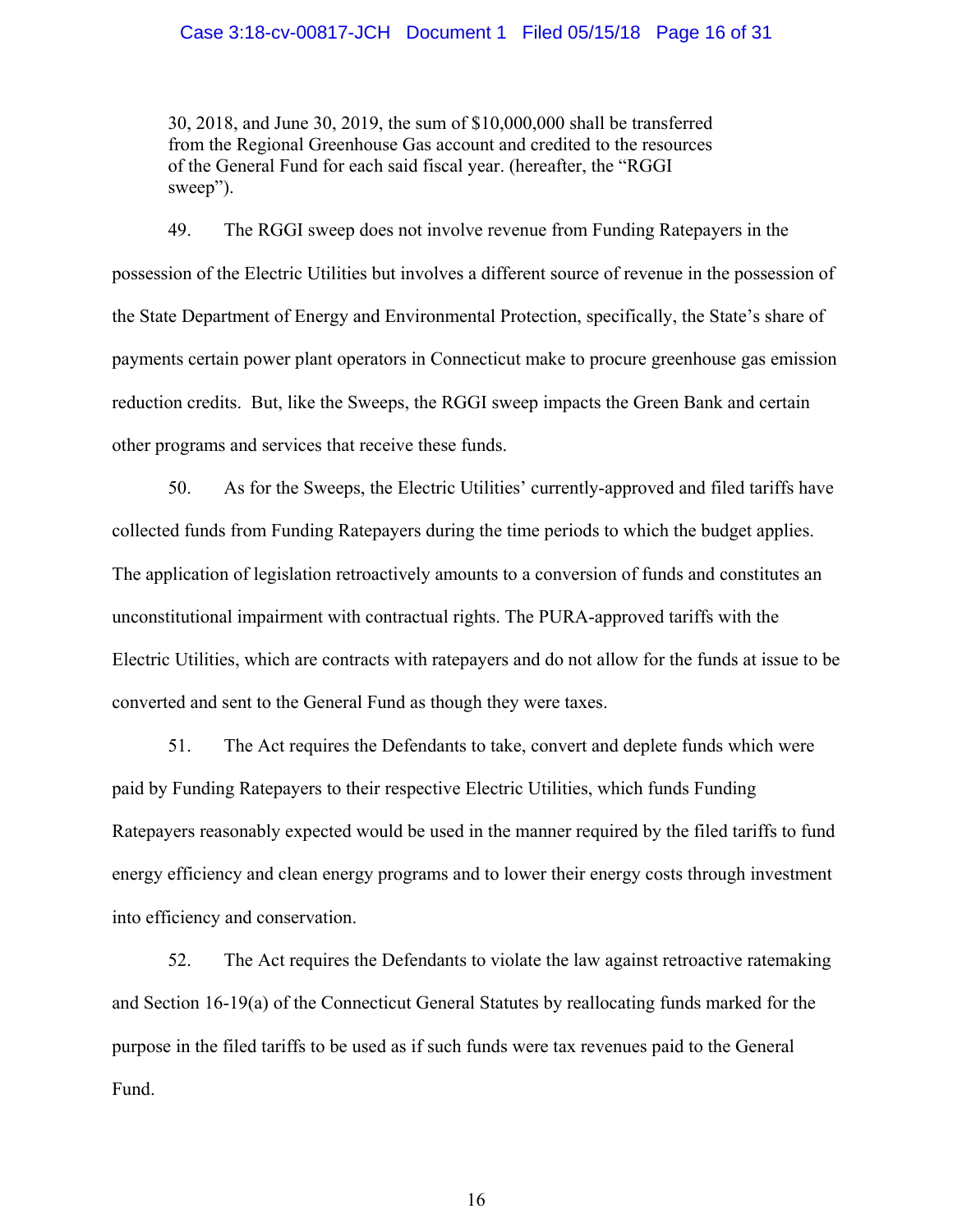### Case 3:18-cv-00817-JCH Document 1 Filed 05/15/18 Page 17 of 31

53. By letter dated December 15, 2017, Ben Barnes, Secretary of the Office of Policy & Management, wrote to Rob Klee, Commissioner of DEEP concerning the Sweeps, indicating that "I understand the difficulty of these fund transfers, especially given the nature of operations for these energy programs to make future commitments against revenues, fund existing contracts, and given that efficiency achievements are factored into the ISO New England Forward Capacity Market. Recognizing that existing contracts and commitments will need to be curtailed, it is the Connecticut Office of Policy & Management's intention to delay the fund transfers until the last month of each fiscal year." See EXHIBIT B attached.

54. The Connecticut fiscal year ends on June 30 of each calendar year.

55. Upon information and belief, the Sweeps have not yet occurred, but will occur for the 2018 fiscal year in June, 2018 and for the 2019 fiscal year in June, 2019.

56. Defendant Lembo reported in a press release on May 1, 2018 that while the State's current fiscal year is operating at a deficit, recent revenue collections through the State's income tax revenue have far exceeded the Comptroller's expectations, and added more than \$1.7 billion to the Budget Reserve Fund ("BRF"), essentially the State's savings account, because of a new State revenue volatility law that requires that most of the new revenue be captured and transferred to the BRF if the General Assembly chooses not to use it for deficit mitigation. Defendant Lembo stated that the State's revenue volatility law now requires that any collections of this income above \$3.15 billion be transferred to the Budget Reserve Fund, even in the face of a General Fund deficit. See EXHIBIT C attached.

57. During the General Assembly's recently-concluded 2018 Session, the General Assembly chose to restore only \$10 million of the Act's Sweeps, specifically from the 2019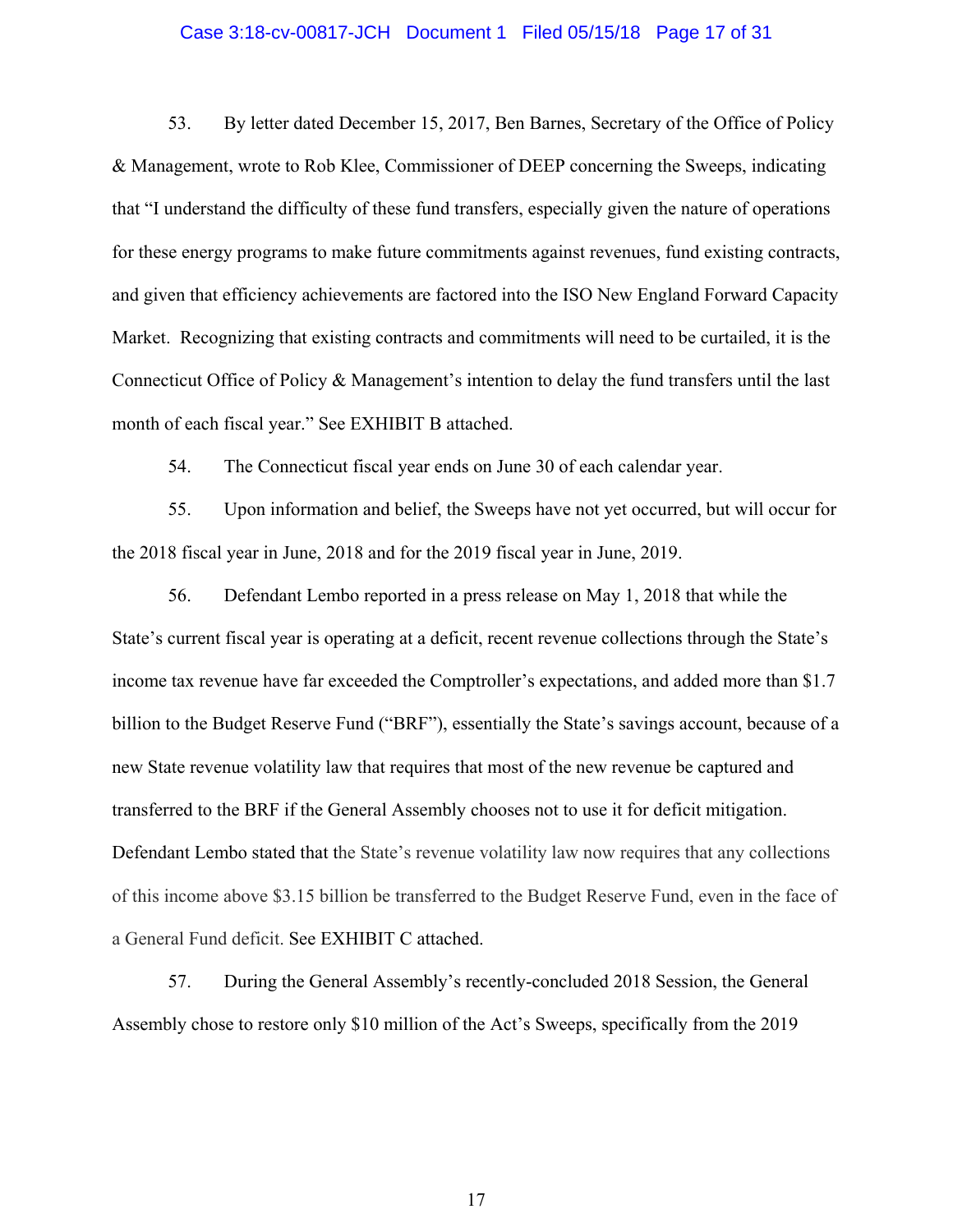### Case 3:18-cv-00817-JCH Document 1 Filed 05/15/18 Page 18 of 31

invasion of the CEEF, but did not address the planned 2018 Sweeps or the 2019 Sweep of the Clean Energy Fund.

#### *Regional Wholesale Power Market – ISO New England, Inc.*

58. The power grid that creates a network of transmission wires across the six New England States are operated by a non-profit corporation called ISO New England, Inc. ("ISO-NE"), which is the regional transmission organization serving New England. Pursuant to a tariff approved by the Federal Energy Regulatory Commission ("FERC"), ISO-NE operates forward capacity markets in which wholesale power plant operators can bid periodically to supply electricity capacity and energy to meet the region's needs for power.

59. FERC also adopted a rule, called Order 745, pursuant to which regional transmission organizations such as ISO-NE are required to treat energy efficiency reductions just like power plant capacity in the markets.<sup>5</sup> Given the opportunity presented for energy efficiency to participate in the wholesale electric power markets operated by ISO-NE, upon information and belief, Connecticut's Electric Utilities have committed 50 megawatts ("MWs") of energy efficiency annually to the regional electric market based upon energy efficiency investments in Connecticut's homes and businesses. Such commitments are essentially equivalent to 50 MW a year of capacity from a power plant being promised from Connecticut energy efficiency savings.

60. The 50 MW of capacity bid into the ISO-NE forward capacity market were made in reliance upon the energy savings to be funded with the CEEF and Clean Energy Fund based on the filed tariffs of the Electric Companies and the programs approved by the EEB.

61. Therefore, in addition to lost jobs, increased energy costs and more pollution (which will disproportionately harm at-risk, low-income and moderate income populations, both

÷

<sup>5</sup> This requirement was upheld by the U.S. Supreme Court in *FERC v. Electric Power Supply Assn.*, 136 S.Ct. 760 (2016).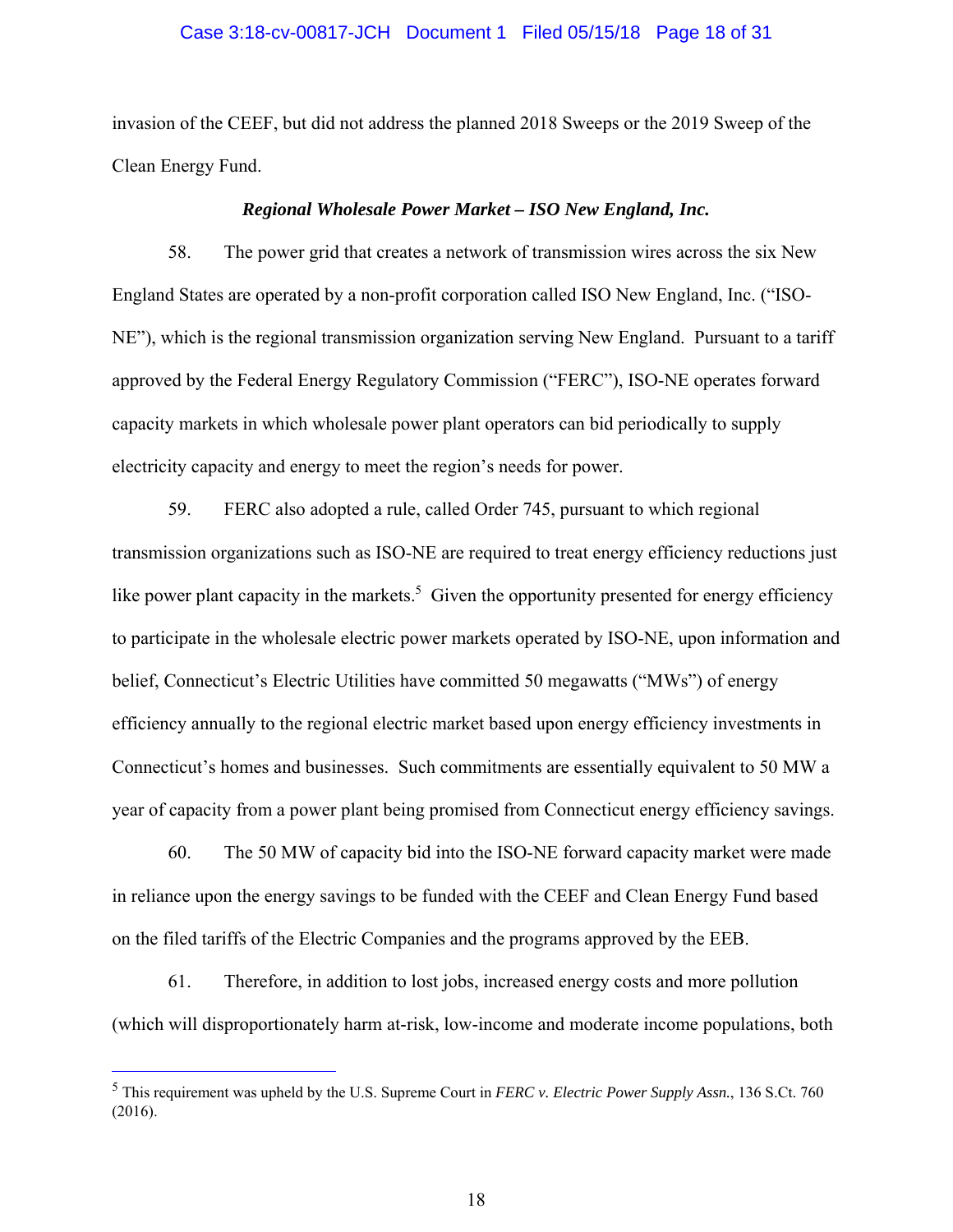### Case 3:18-cv-00817-JCH Document 1 Filed 05/15/18 Page 19 of 31

economically and physically), upon information and belief, the contraction of efficiency programs will cost Connecticut ratepayers millions of dollars due to the Utilities' commitment of energy efficiency as a generation resource in the ISO-NE market if the 50 MW is not delivered. Unless Connecticut can replace the equivalent generation capacity of the 50 MW per year from Connecticut's energy efficiency investments, the Funding Ratepayers are at risk of losing an additional \$30 million over ten (10) years. As a result of the Sweeps impacting the commitments to ISO-NE, Connecticut faces forfeited financial assurances, potential for penalties for failing to deliver capacity and actual costs potentially even higher given the fluctuation of spot market prices.

62. Sweeps on the Energy Efficiency Fund have already produced and will produce negative consequences for Connecticut's economy, including, but not limited to:

> a. A curtailment or elimination of energy efficiency programs which reduce peak demand for electricity and lower residential and commercial energy bills through the reduction of energy waste and the installation of cost effective energy efficiency and energy demand reduction services and productions including: technical energy baseline data collection, building envelope improvements, safety and health assessments, the identification of high carbon monoxide, asbestos like material, mold, and other household and building hazards which are identified at the time of the building science based assessments, the installation of energy code rated attic, wall, and basement insulation, building and residential weatherization, high efficiency heating, ventilation and air conditioning ("HVAC"), lighting and mechanical controls which lower run time, water saving measures, and other measures that reduce energy usage in homes and buildings across Connecticut. A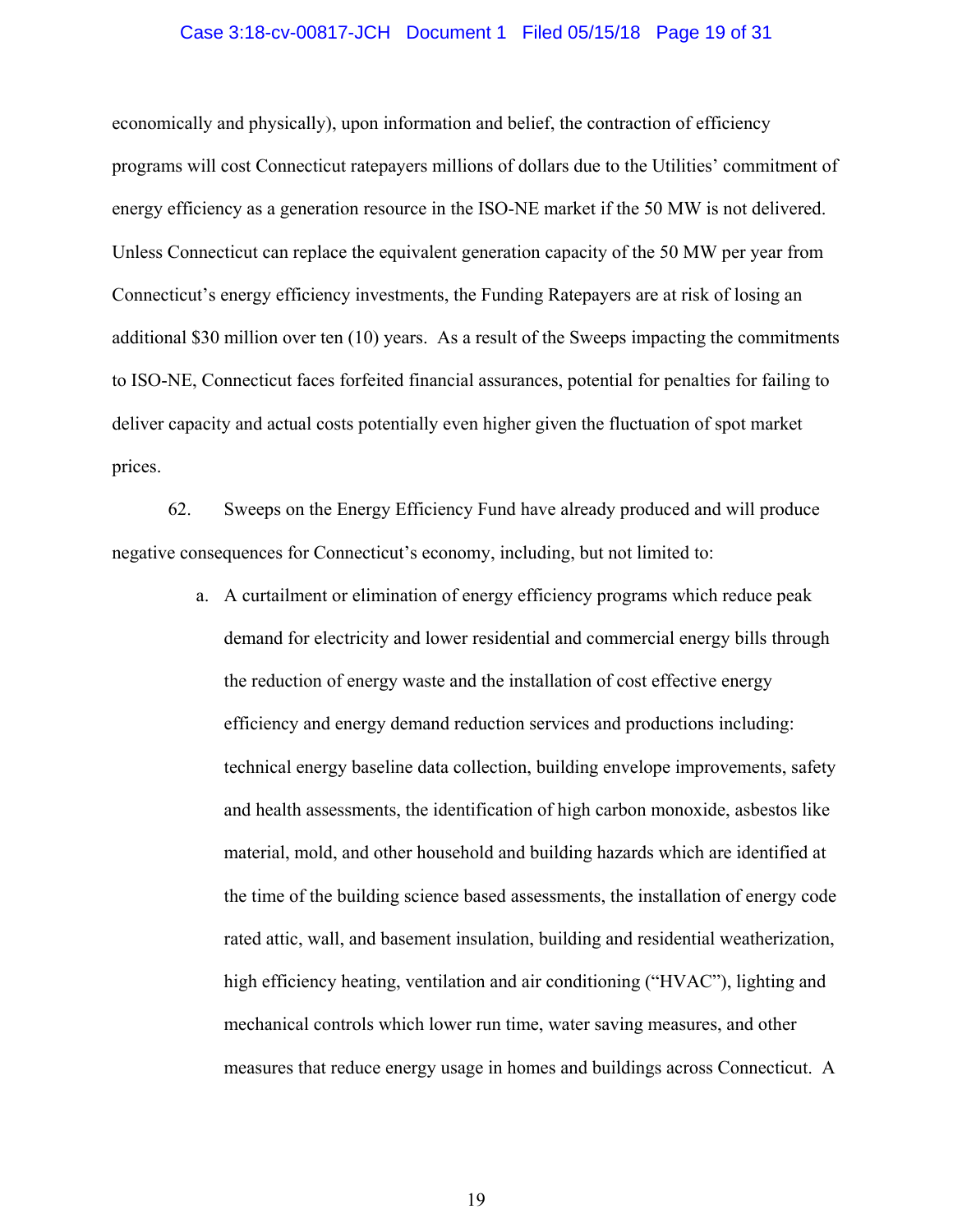### Case 3:18-cv-00817-JCH Document 1 Filed 05/15/18 Page 20 of 31

dollar spent on energy efficiency is estimated to save seven dollars in energy costs. The Connecticut demand reduction plan is cost effective and has proven to lower the costs of energy and stabilize our statewide energy grid. The benefits are far reaching and include economic growth, improved health, lowered operational costs for ratepayers and lowered cost of operation for our statewide energy grid, ratepayer savings, as well as safer buildings. The Connecticut demand reduction plan is intended to lower the burning of fossil fuels and reduce the need to build new power plants. This plan has demonstrated success in every legislated area of the C&LM and CES, however Sweeps on the Energy Efficiency Fund will produce negative consequences to the expected savings identified in this plan and strategy.

- b. 12,900 homes in 2018 alone will not receive energy assessments, weatherization upgrades or associated immediate energy bill savings and qualify or reduced pricing on insulation; 5,600 of these are low income households that often require additional financial assistance to close the energy affordability gap;
- c. \$31 million cut per year in energy efficiency upgrades for Connecticut businesses and industries that generate millions in energy cost savings, which means reduced productivity;
- d. \$2.9 million cut per year in education and training benefits for clean energy workforce development;
- e. Job losses of 6,885 over the next two years. According to a 2017 U.S. Department of Energy report, Connecticut's efficiency programs have created close to 34,000 jobs;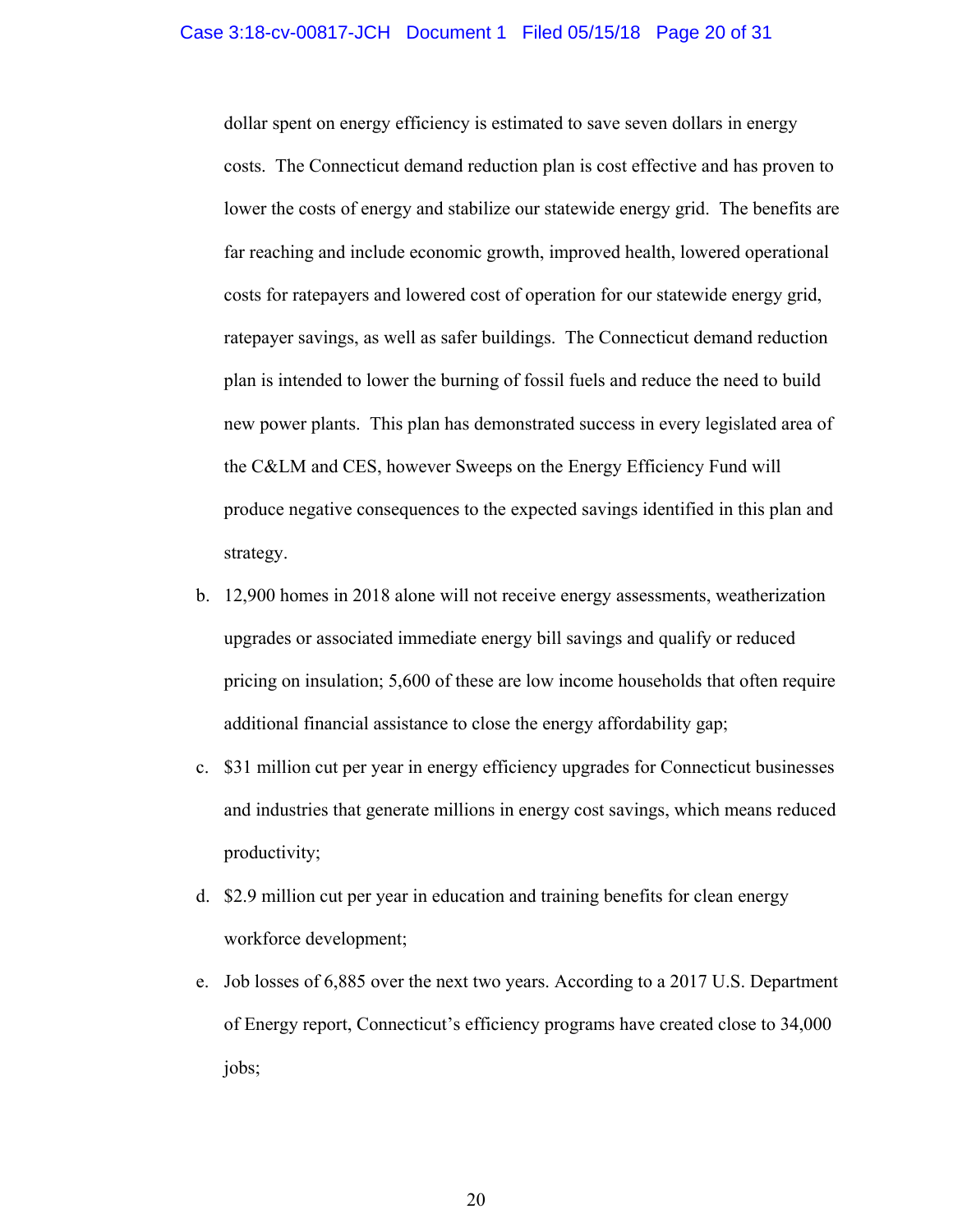- f. An estimated loss of contract cancellations worth over \$126 million plus the estimated \$252 million in private capital from customer investments leveraged from those contracts;
- g. Reduction or elimination for energy efficiency programs specifically targeted for low income consumers, small businesses, and minority-owned businesses, groups that often pay the highest percentage of their income to energy bills;
- h. Irreparable harm to many energy efficiency businesses in Connecticut that rely on energy efficiency programs, including loss of contracts and good will with customers;
- i. \$21.9 million in lost state tax revenue; and
- j. Potential penalties against the Electric Utilities, which will be passed through to customers, if the State cannot achieve through installed efficiency measures the commitments made on customers' behalf in the New England wholesale power capacity market to reduce electric usage. These commitments are made over three years in advance, and form the underpinnings for decisions made by ISO-NE about how much electric capacity they will need to plan for and procure in coming years.

63. Sweeps on the Clean Energy Funds have already caused a 53% reduction in the Green Bank's budget, layoffs, cancelled Green Bank transactions and have produced or will produce unintended and counterproductive results for Connecticut's economy, including, but not limited to:

> a. Reducing leverage. In fiscal year 2017, across the Green Bank's portfolio of deals, for every one (1) public dollar committed, it averaged six (6) times the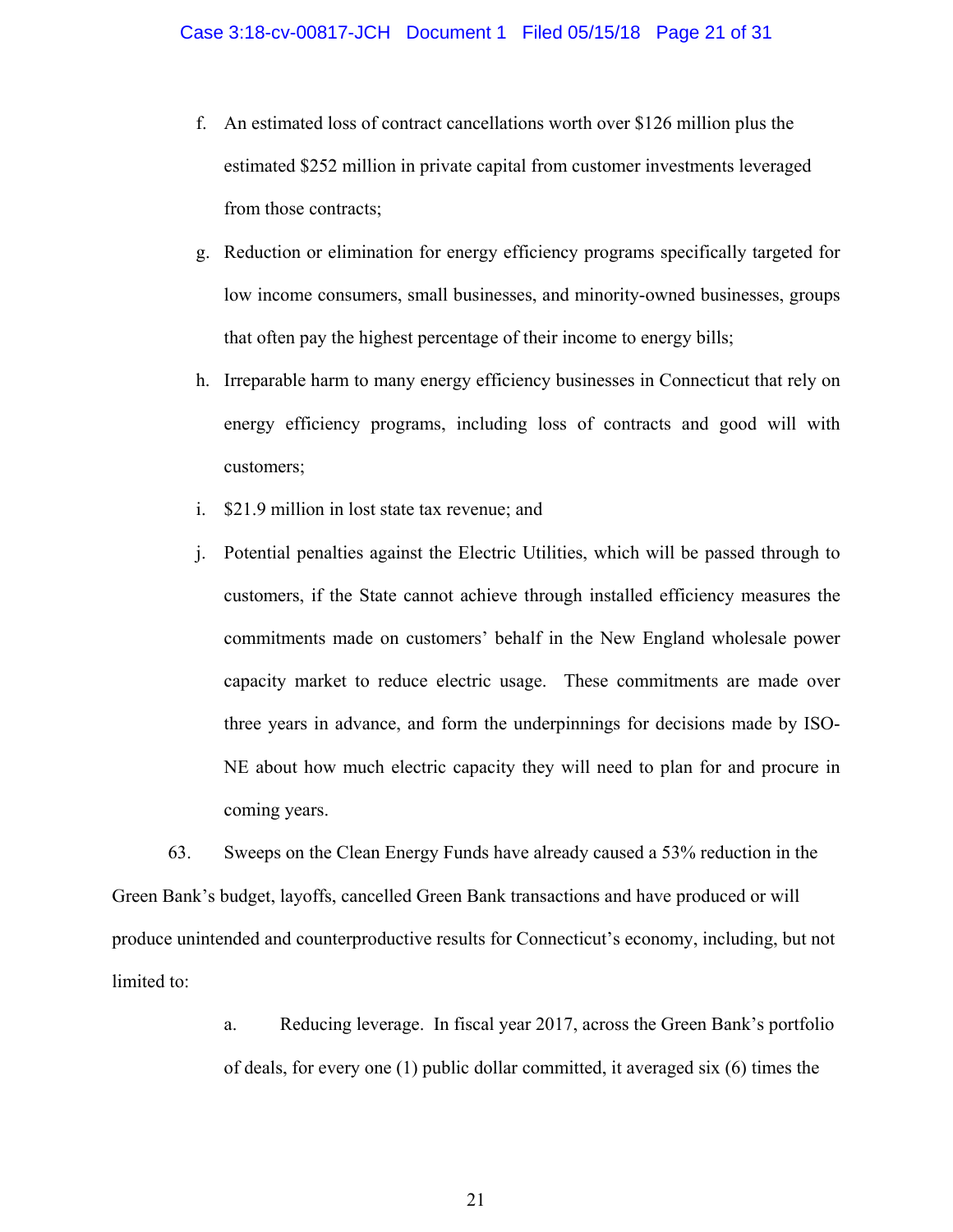### Case 3:18-cv-00817-JCH Document 1 Filed 05/15/18 Page 22 of 31

amount in private capital investment. Without a strong balance sheet of unrestricted funds, the Green Bank will be very much limited in new deal activity since funds restricted for capital investment leverage cannot be used twice until contracts run their term. Upon information and belief, a major national bank cancelled a pending transaction memorialized in a term sheet that would have supplied a \$10 million, 10-year, 1% loan that would have helped low-income families save on energy costs.

- b. transactions that would have developed:
	- i. anaerobic digesters (supporting recycling food waste-to-energy plants);
	- ii. combined heat and power for commercial/industrial properties;
	- iii. microgrids making communities resilient;
	- iv. electric urban bus fleets;
	- v. energy services agreements for commercial/institutional properties;
	- vi. battery storage pilot; and
	- vii. community shared solar;

c. Forgoing infrastructure investment. By transferring \$30 million in revenues, the Green Bank predicts the State would lose over \$185 million of private investment and over 800 direct jobs. The Green Bank estimates that one job is created for a year with only \$9,843 of Funding Ratepayers' revenue.

d. Forgone revenue. The combined investments of the Green Bank and its private capital partners leads to greater State income tax receipts through job creation and in certain circumstances sales tax revenue.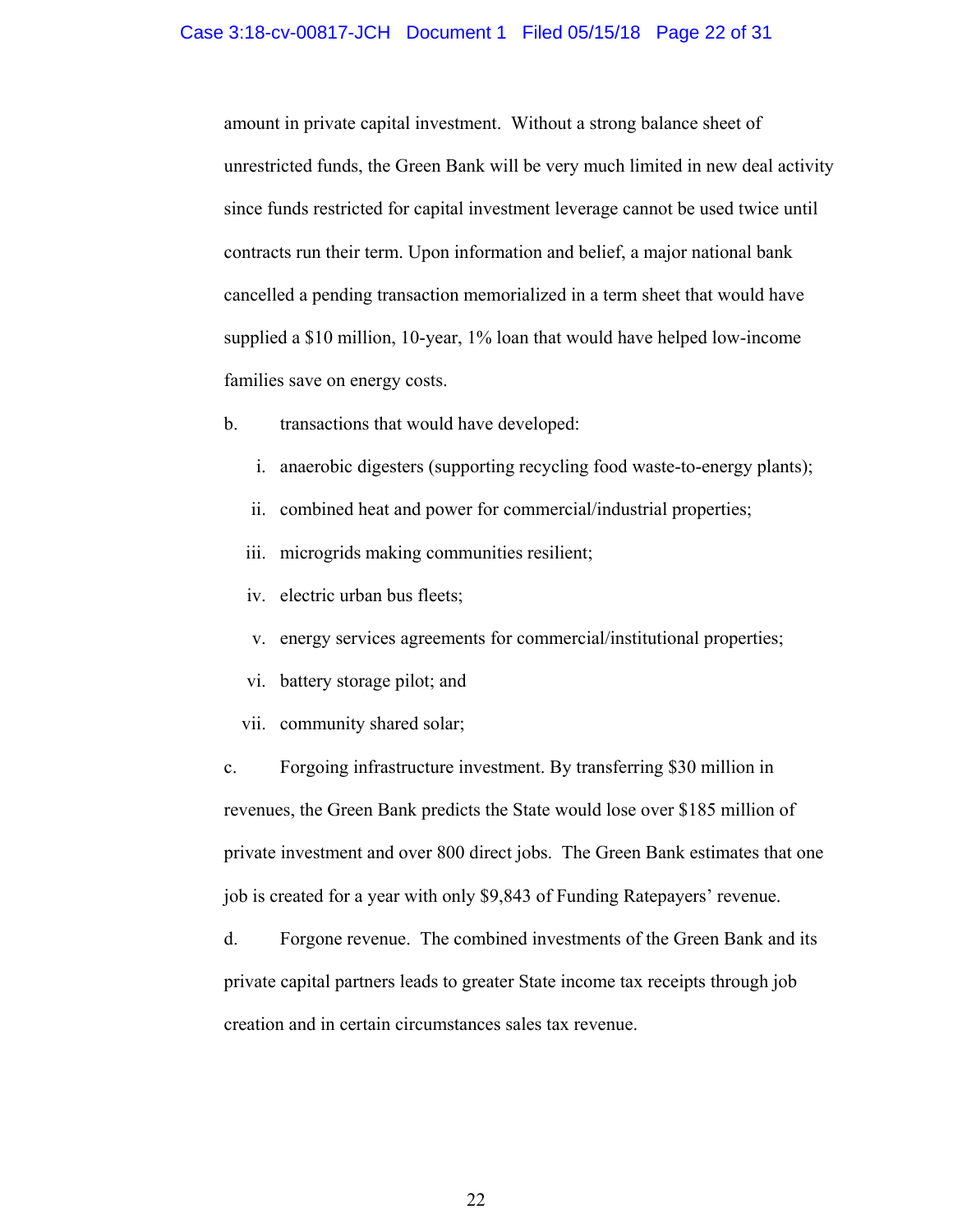### Case 3:18-cv-00817-JCH Document 1 Filed 05/15/18 Page 23 of 31

e. Eliminating public-private partnerships. De-funding the Green Bank and forcing it to back out of co-investments undermines trust with other banks, investors and developers who trusted the Green Bank to live up to its end of the bargain. Businesses and investors who get burned do not return – they will take their investment dollars elsewhere. The Green Bank's Board of Directors approves future commitments against SBC fund revenues. This sets in motion an entire sequence of actions in the private sector involving millions of dollars of commitment for design, engineering and legal work as well as orders for major equipment which have long lead times from an array of global suppliers. These are more than mere pledges – they are signals to the investment community that would be materially impaired if the Green Bank does not honor its commitments.

f. The Sweeps will cause the Green Bank to renege on offers with contractors or financiers that have each already made significant expenditures to get to the present state of their projects, which is precisely what the General Assembly pledged it could not do in the Green Bank enabling statute. The Sweeps are forcing the Green Bank to encounter cash flow issues over the next two years and cause concern that the Green Bank could default on contractual commitments.

## **COUNT I Declaratory Judgment (Contracts Clause, U.S. Const. Art. 1, § 10)**

64. The Plaintiffs repeat and re-allege Paragraphs 1 through 63 as if fully and completely set forth herein.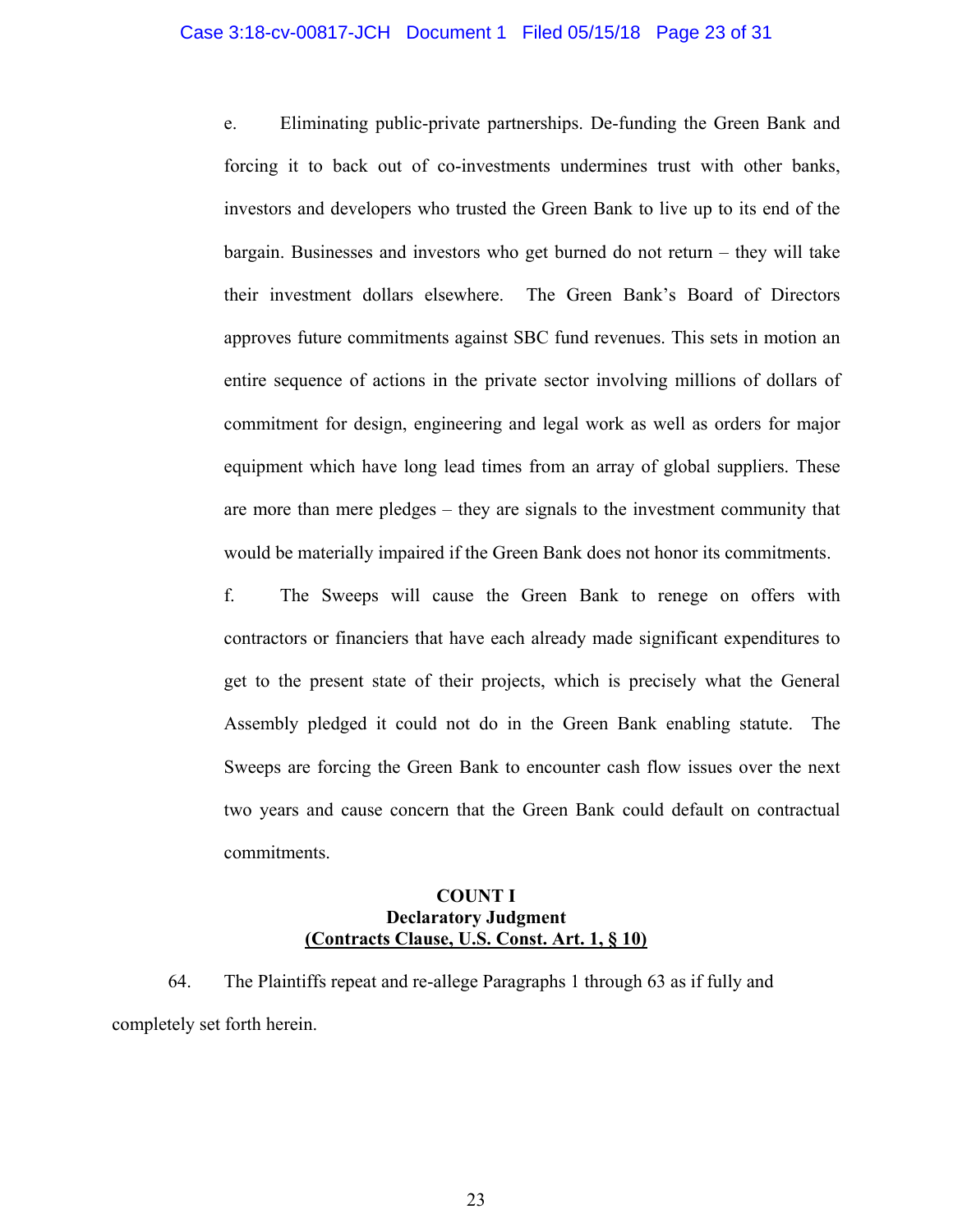### Case 3:18-cv-00817-JCH Document 1 Filed 05/15/18 Page 24 of 31

65. The Plaintiffs seek a declaratory judgment under 28 U.S. Code § 2201, declaring that the Act is unconstitutional under the Contracts Clause of the United States Constitution at Article 1, § 10, and the Connecticut State Constitution.

66. The filed tariffs approved by PURA and imposed by the Electric Utilities on its Funding Ratepayers constitute contracts, pursuant to which the ratepayers agreed to pay a charge for deposit into the CEEF and Clean Energy Fund, in exchange for services rendered which includes efficiency and clean energy investments.

67. The Sweep of the funds from the CEEF and Clean Energy Fund so disrupts the reasonable expectations of ratepayers that it substantially impairs the ratepayers' contracts with the Electric Utilities. The core expectation interest of Funding Ratepayers was that the charges paid shall be deposited into the CEEF and the Clean Energy Fund to be used for the purposes enumerated in the statutes authorizing the CEEF and the Clean Energy Fund.

68. The Sweeps violate the filed tariffs and the prohibition against retroactive ratemaking.

69. The means chosen to serve a legitimate public purpose were not reasonable and necessary.

70. The State did not consider impairing the contracts on par with other policy alternatives, or impose a drastic impairment when an evident and more moderate course would serve its purpose reasonably well, or act reasonably in light of surrounding circumstances.

71. Accordingly, the Plaintiffs seek a declaratory judgment pursuant to 28 U.S. Code § 2201, declaring that the Sweeps required by the Act are unconstitutional under the Contracts Clause of the United States Constitution at Article 1, § 10, and under the Connecticut State Constitution.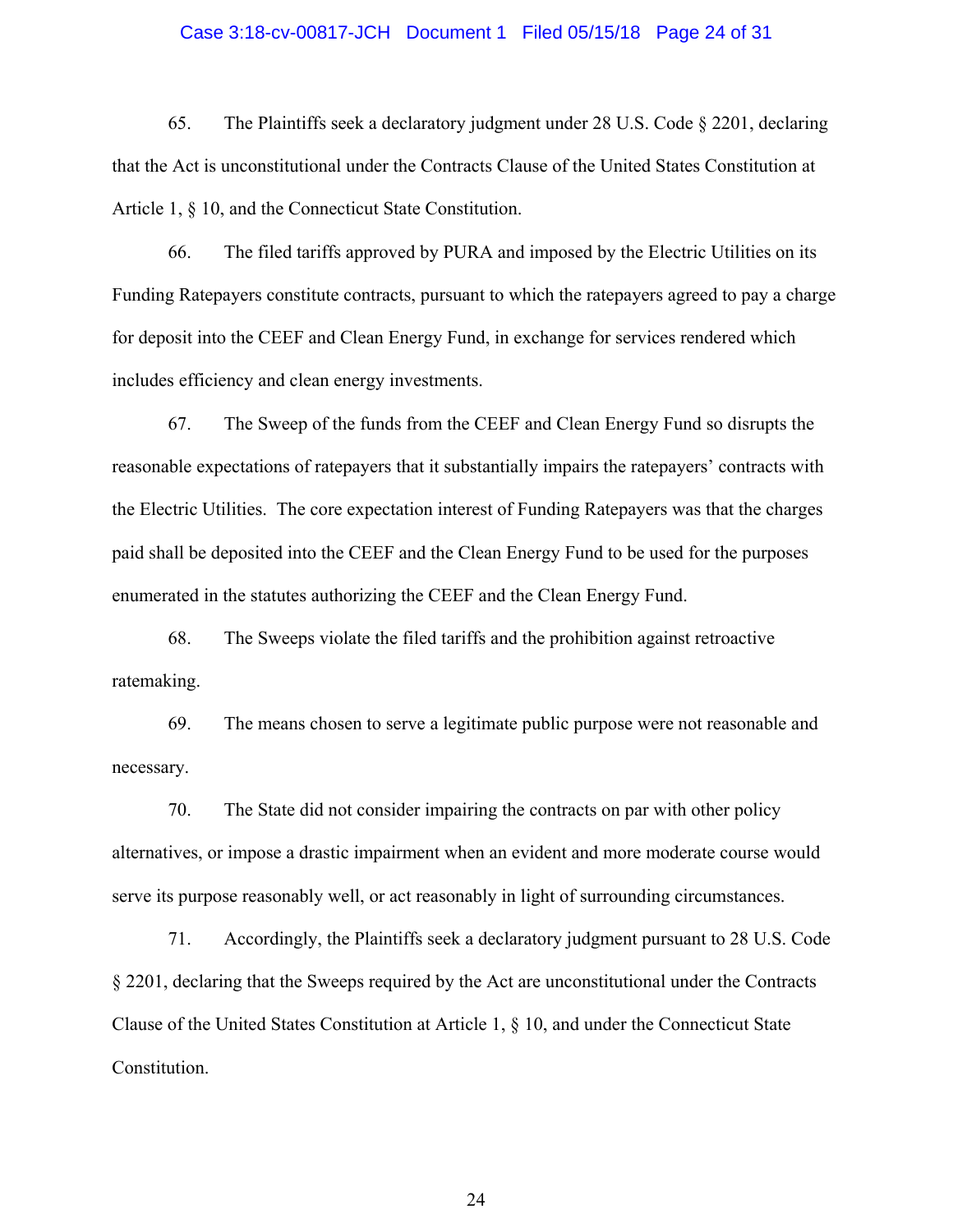### Case 3:18-cv-00817-JCH Document 1 Filed 05/15/18 Page 25 of 31

### **COUNT II (Violation of the Equal Protection Clause, U.S. Const., Am. 14, § 1)**

72. The Plaintiffs repeat and re-allege Paragraph Nos. 1 through 71 as if fully and completely set forth herein.

73. By sweeping funds paid by citizens of the State from a fund earmarked for clean energy as a surcharge on each Funding Ratepayer's public utility bill for general revenue purposes in the State's General Fund, the State is taxing each of the Funding Ratepayers.

74. In so doing, the State is and will be effectively making Funding Ratepayers contribute to the General Fund in a manner it does not otherwise require of those citizens who are customers of the Municipal Utilities identified in Paragraph 25 above.

75. The Equal Protection Clause of the Fourteenth Amendment to the United States Constitution provides that no State shall "deny to any person within its jurisdiction the equal protection of the laws."

76. Here, to raise funds for general revenue purposes, including any state service from which any resident (and, in many cases, non-resident) may benefit, the State has taxed and will tax the Funding Ratepayers but has not taxed customers of Municipal Utilities.

77. Accordingly, through passage of the Act and the direction for Defendants to implement the Sweeps, the Defendants have assessed a tax upon the Plaintiffs and on other Funding Ratepayers that it has not assessed upon customers of Municipal Utilities.

78. Funding Ratepayers are not different from Municipal Ratepayers in any relevant respect.

79. The *de facto* classification of Funding Ratepayers and Municipal Ratepayers does not rationally further any legitimate State interest.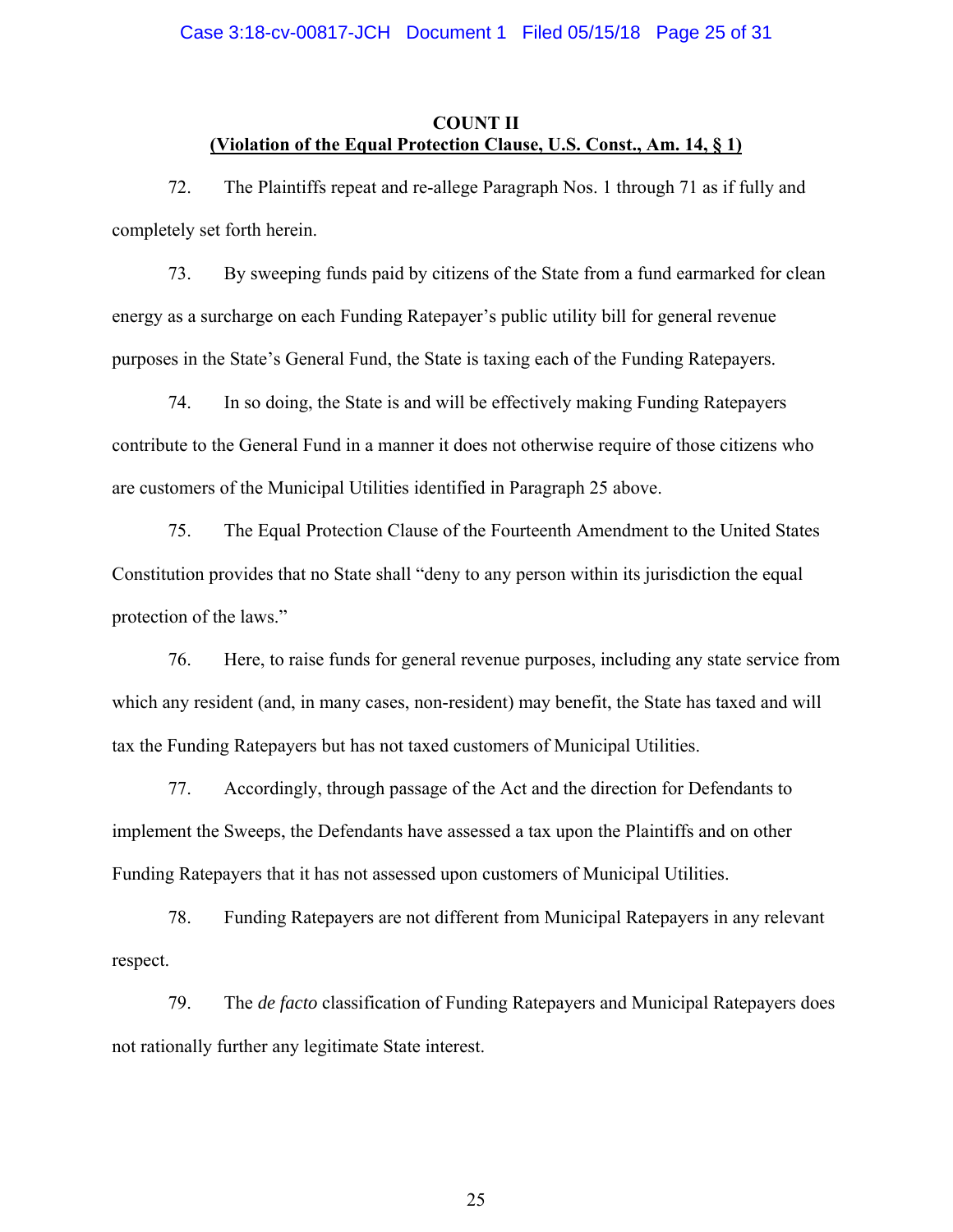### Case 3:18-cv-00817-JCH Document 1 Filed 05/15/18 Page 26 of 31

80. Accordingly, the Plaintiffs seek a declaratory judgment pursuant to 28 U.S. Code § 2201, declaring that the Sweeps required by the Act are unconstitutional under the Equal Protection Clause of § 1 of the Fourteenth Amendment to the United States Constitution.

### **COUNT III Declaratory Judgment (Violation of Conn. Gen. Stat. § 16-245n(h))**

81. The Plaintiffs repeat and re-allege Paragraph Nos. 1 through 80 as if fully and completely set forth herein.

82. Section 16-245n(h) states, in pertinent part, that the State of Connecticut "does hereby pledge to and agree with any person with whom the Connecticut Green Bank may enter contracts pursuant to the provisions of this section that the State will not limit or alter the rights hereby vested in said bank until such contracts and the obligations vested thereunder are fully met and performed by the bank . . ."

83. The plain language of Section 16-245n(h) is a clear effort by the Connecticut General Assembly to induce private parties to build clean energy businesses in this State, and enter into financial relationships with the Green Bank, in reliance upon the General Assembly's promise that the Green Bank will fully satisfy all of its obligations.

84. However, the General Assembly's Sweep of Plaintiffs' and other ratepayers' funds originally destined for the Green Bank constitutes a limitation or alteration of the rights vested in the Bank, in violation of Section 16-245n(h) of the Connecticut General Statutes.

85. Accordingly, the Plaintiffs seek a declaratory judgment pursuant to 28 U.S. Code § 2201, declaring that the Act and the General Assembly's Sweep of funds originally destined for the Green Bank constitutes a limitation or alteration of the rights vested in the Bank, in violation of Section 16-245n(h).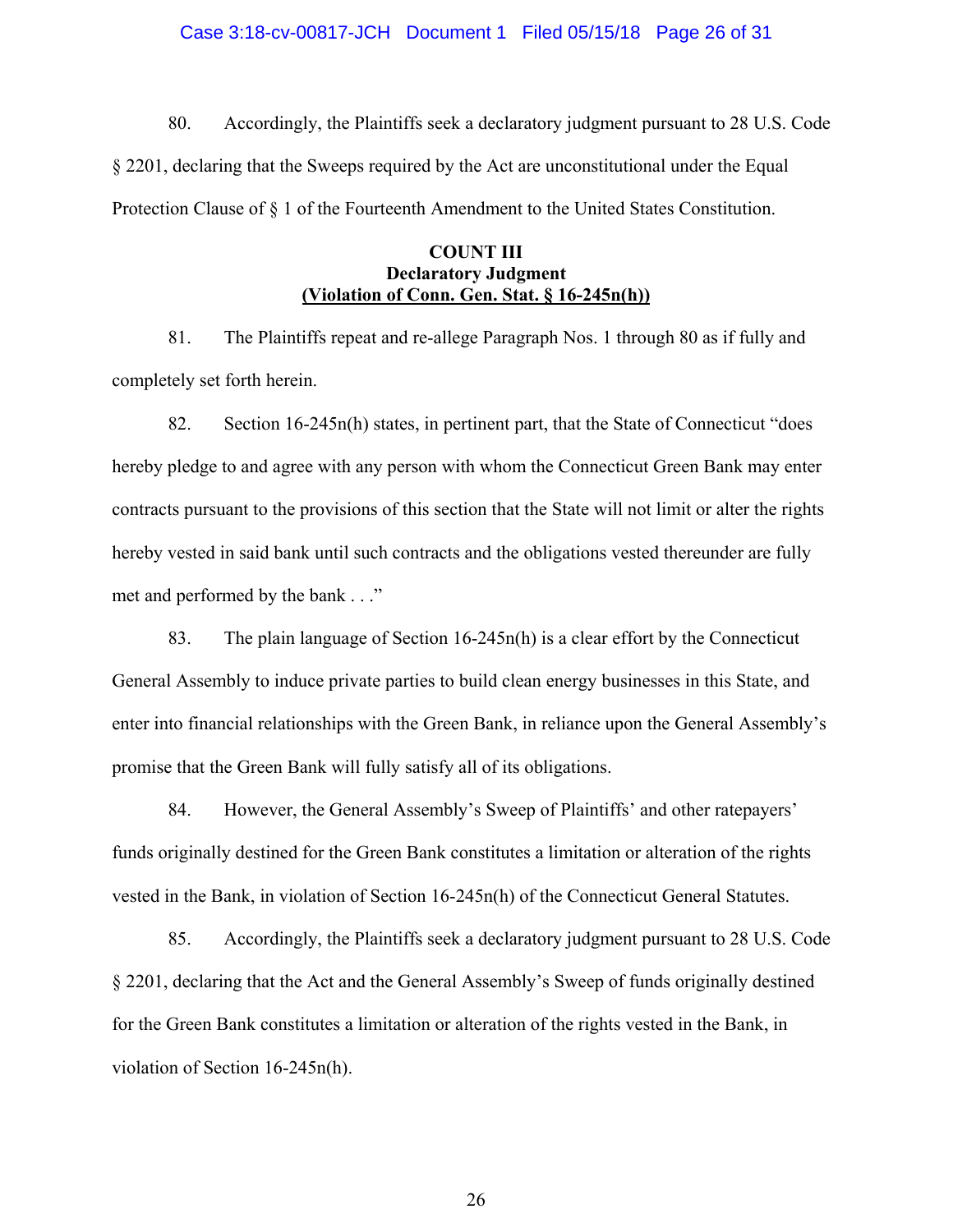## **COUNT IV Declaratory Judgment (Sales and Use Tax Statute)**

86. The Plaintiffs repeat and re-allege Paragraph Nos. 1 through 85 as if fully and completely set forth herein.

87. Section 12-412(8) of the Connecticut General Statutes, as amended, provides an exemption from sales and use taxes for purchases made by any organization that is exempt from federal income tax under Section 501(a) of the Internal Revenue Code and that the United States Treasury Department has expressly determined, by a determination letter, to be an organization described in Section 501(c)(3) or (13) of the Internal Revenue Code.

88. The plain language of Section 12-412(8) of the Connecticut General Statutes is a clear statement by the Connecticut General Assembly that organizations recognized as "taxexempt" under the Internal Revenue Code are not subject to Connecticut Sales and Use Tax.

89. The General Assembly's Sweep of Plaintiffs' and other ratepayers' funds constitutes a violation of those taxpayers' tax-exempt status.

90. Accordingly, the Plaintiffs seek a declaratory judgment pursuant to 28 U.S. Code § 2201, declaring that the Act and the General Assembly's Sweeps of funds originally destined for efficiency investments and the Green Bank constitutes a limitation or alteration of the rights vested in Plaintiff CFE, a 501(c)(3) organization, in violation of Section 12-412(8) of the Connecticut General Statutes.

## **COUNT V (Promissory Estoppel)**

91. The Plaintiffs repeat and re-allege Paragraph Nos. 1 through 90 as if fully and completely set forth herein.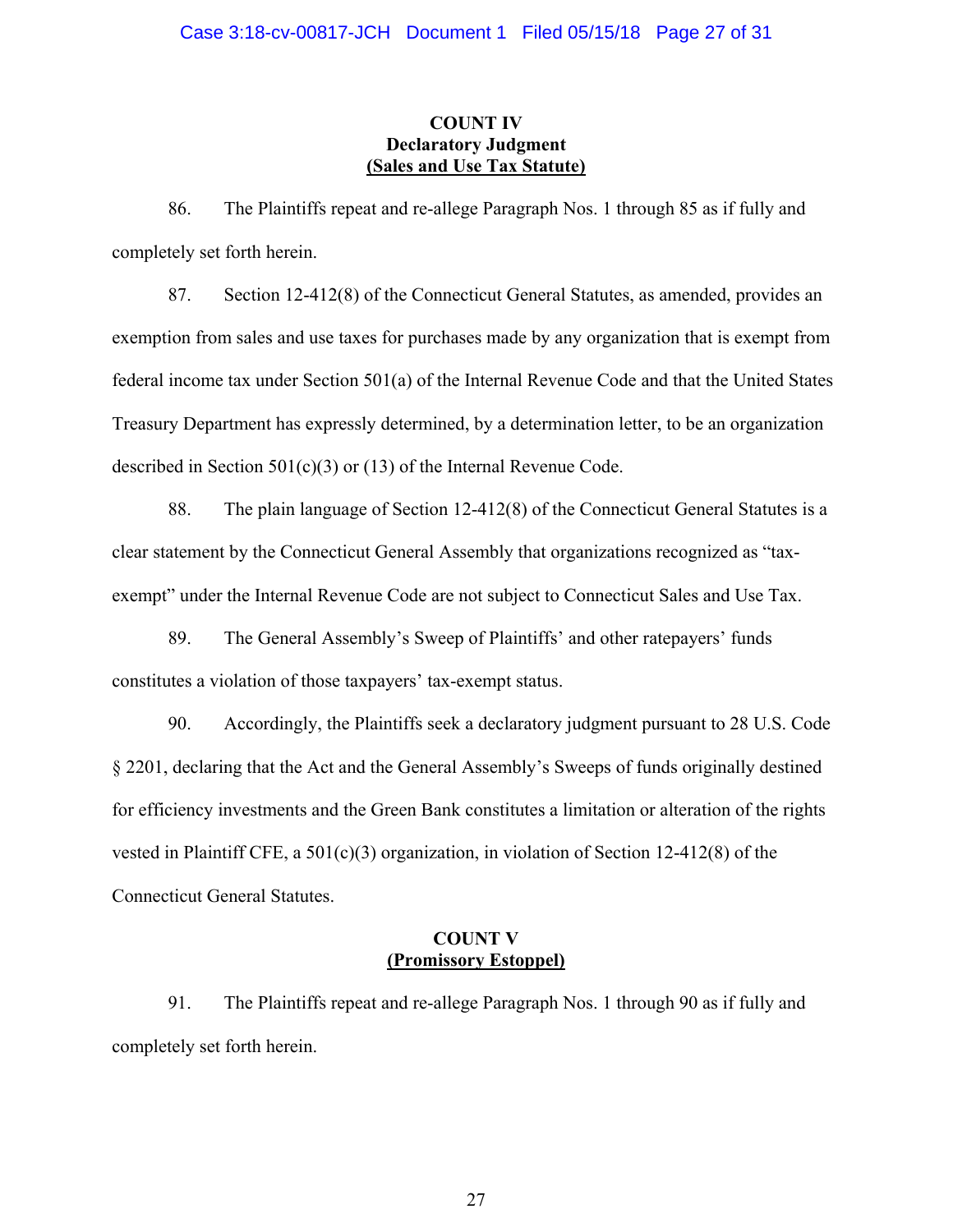### Case 3:18-cv-00817-JCH Document 1 Filed 05/15/18 Page 28 of 31

92. Section 16-245n(h) states, in pertinent part, that the State of Connecticut "does hereby pledge to and agree with any person with whom the Connecticut Green Bank may enter contracts pursuant to the provisions of this section that the State will not limit or alter the rights hereby vested in said bank until such contracts and the obligations vested under are fully met and performed by the bank . . .."

93. The plain language of Section 16-245n(h) constitutes a clear and definite promise by the Connecticut General Assembly that "the State will not limit or alter the rights hereby vested in said bank until such contracts and the obligations vested under are fully met and performed by the bank . . .."

94. The promise was made in order to induce private parties to build clean energy businesses in this State, and enter into financial relationships with the Green Bank, in reliance upon the General Assembly's promise that the Green Bank will fully satisfy all of its obligations.

95. Hundreds of private parties reasonably relied on the promise set forth in Section 16-245n(h), in that they built clean energy businesses in this State, and entered into financial relationships with the Green Bank, in reliance upon the General Assembly's promise that the Green Bank will fully satisfy all of its obligations.

96. The General Assembly's promise induced the actions taken by the private parties in reliance thereon.

97. Injustice can be avoided only by enforcement of the State's promise.

### **COUNT VI (Preliminary and Permanent Injunction)**

98. The Plaintiffs repeat and re-allege Paragraph Nos. 1 through 97 as if fully set forth herein.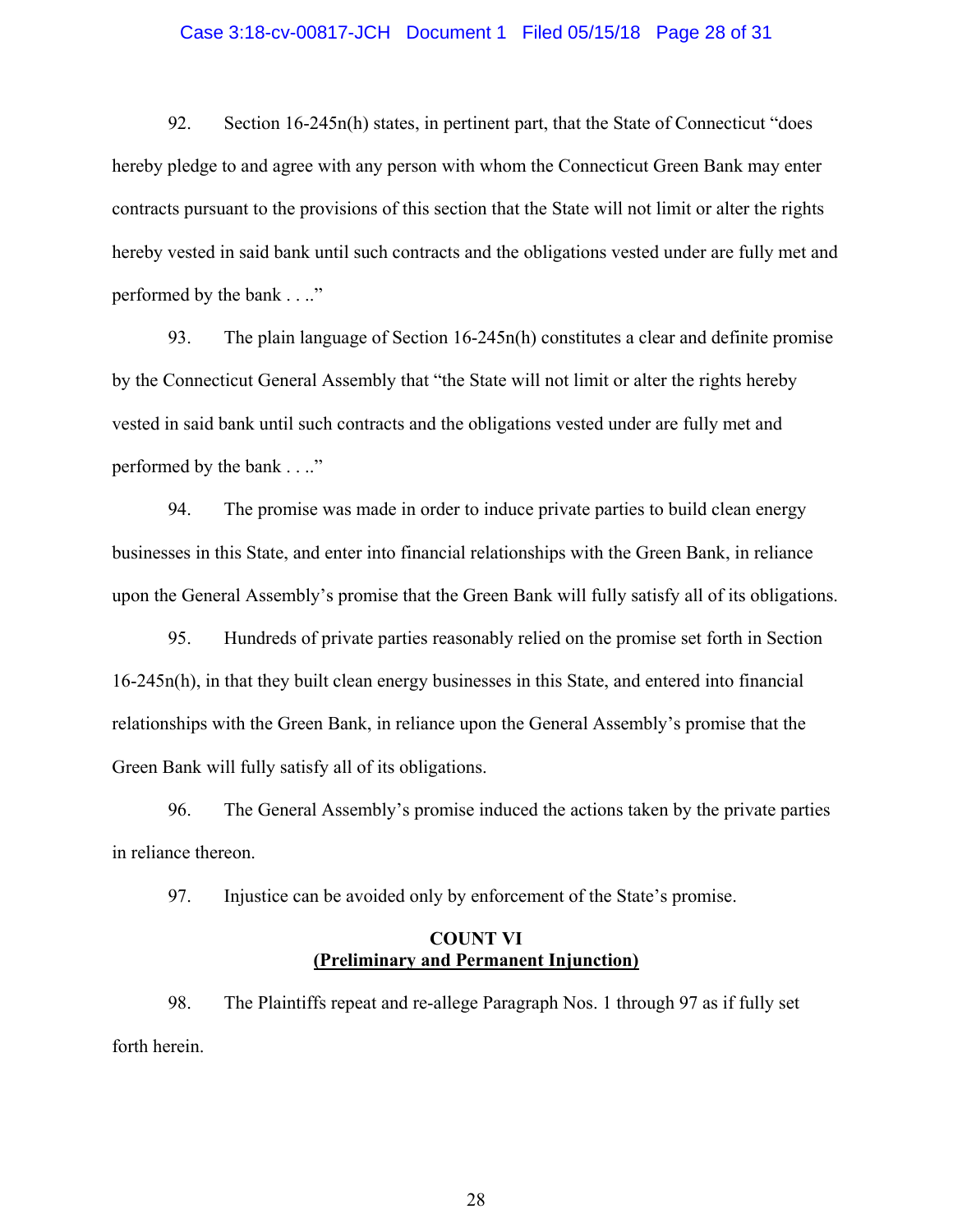## Case 3:18-cv-00817-JCH Document 1 Filed 05/15/18 Page 29 of 31

99. Unless and until the Defendants are restrained by order of this Court by means of a temporary injunction, they will Sweep the accounts.

100. In addition, unless and until the Defendants are restrained by order of this Court by means of a preliminary and then permanent injunction, they will have exclusive control over the Funds.

101. The Plaintiffs will suffer significant and irreparable harm for which there is no adequate remedy at law if the Defendants are permitted to retain control over the Funds.

102. The Plaintiffs are likely to succeed on the merits of their claims.

103. The balance of the hardships tips decidedly in favor of the Plaintiffs.

104. By virtue of the foregoing, the Plaintiffs are entitled to preliminary and permanent relief from this Court pursuant to Fed. R. Civ. P. 65, enjoining and restraining the Defendants from sweeping the Funds.

### **COUNT VII (42 U.S.C. § 1983)**

105. The Plaintiffs repeat and re-allege Paragraph Nos. 1 through 104 as if fully and completely set forth herein.

106. Separately and together, the challenged Act deprives and will deprive the Plaintiffs of rights, privileges, or immunities secured by the United States Constitution and the laws of Connecticut, including the Contracts Clause of the United States Constitution at Article 1, § 10, and the Fourteenth Amendment to the Constitution.

107. The Defendants acted and conspired, and intend to act and conspire, under color of state law and through the actions of official decision-makers, to intentionally deprive the Plaintiffs of their rights, including the rights provided under the Contracts Clause, and to equal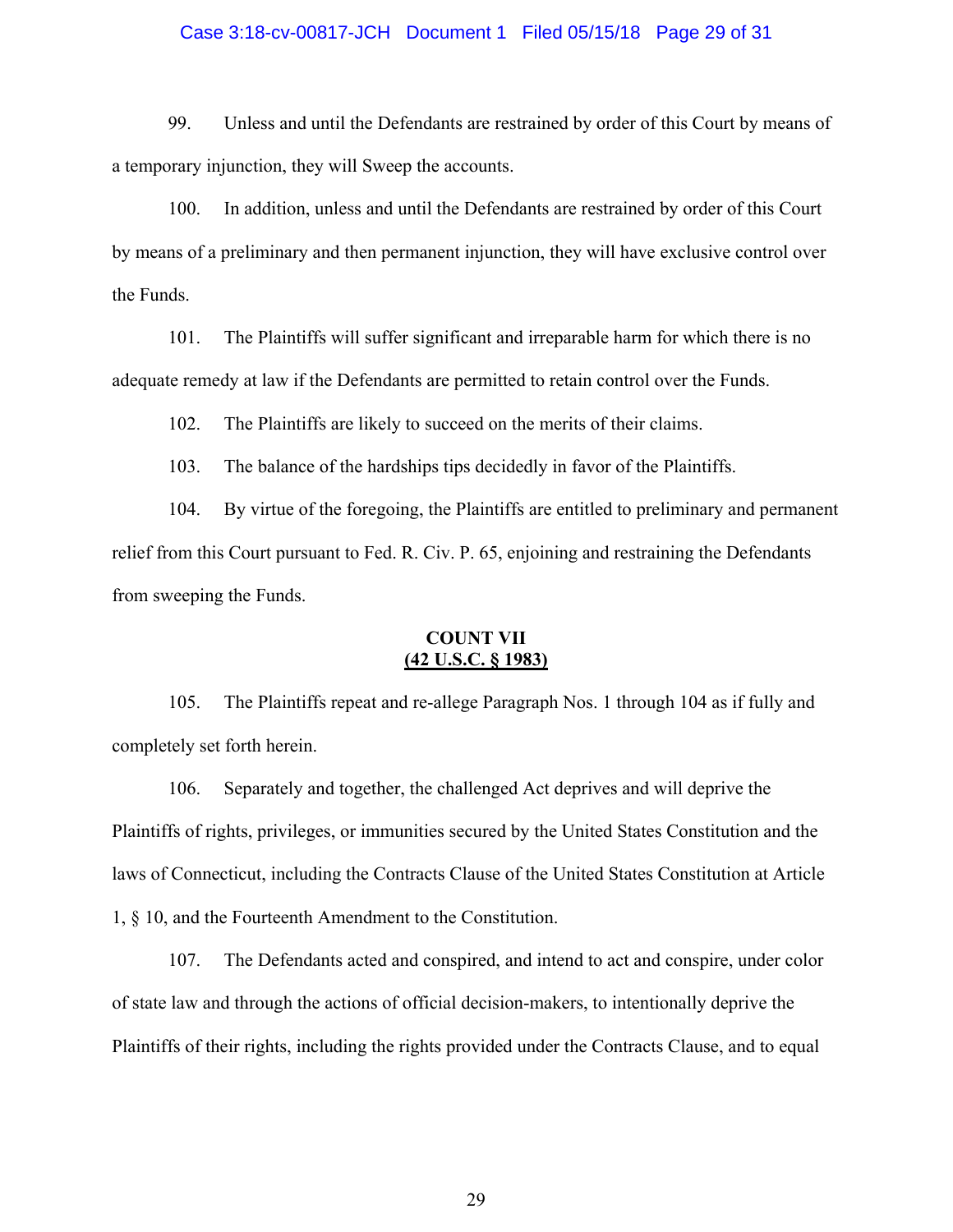# Case 3:18-cv-00817-JCH Document 1 Filed 05/15/18 Page 30 of 31

protection of the laws under the Fourteenth Amendment to the United States Constitution in violation of 42 U.S.C. §1983.

108. As a direct and proximate cause of the Defendants' conduct, as aforesaid, the Plaintiffs have suffered and will suffer injuries.

[remainder of page intentionally blank]